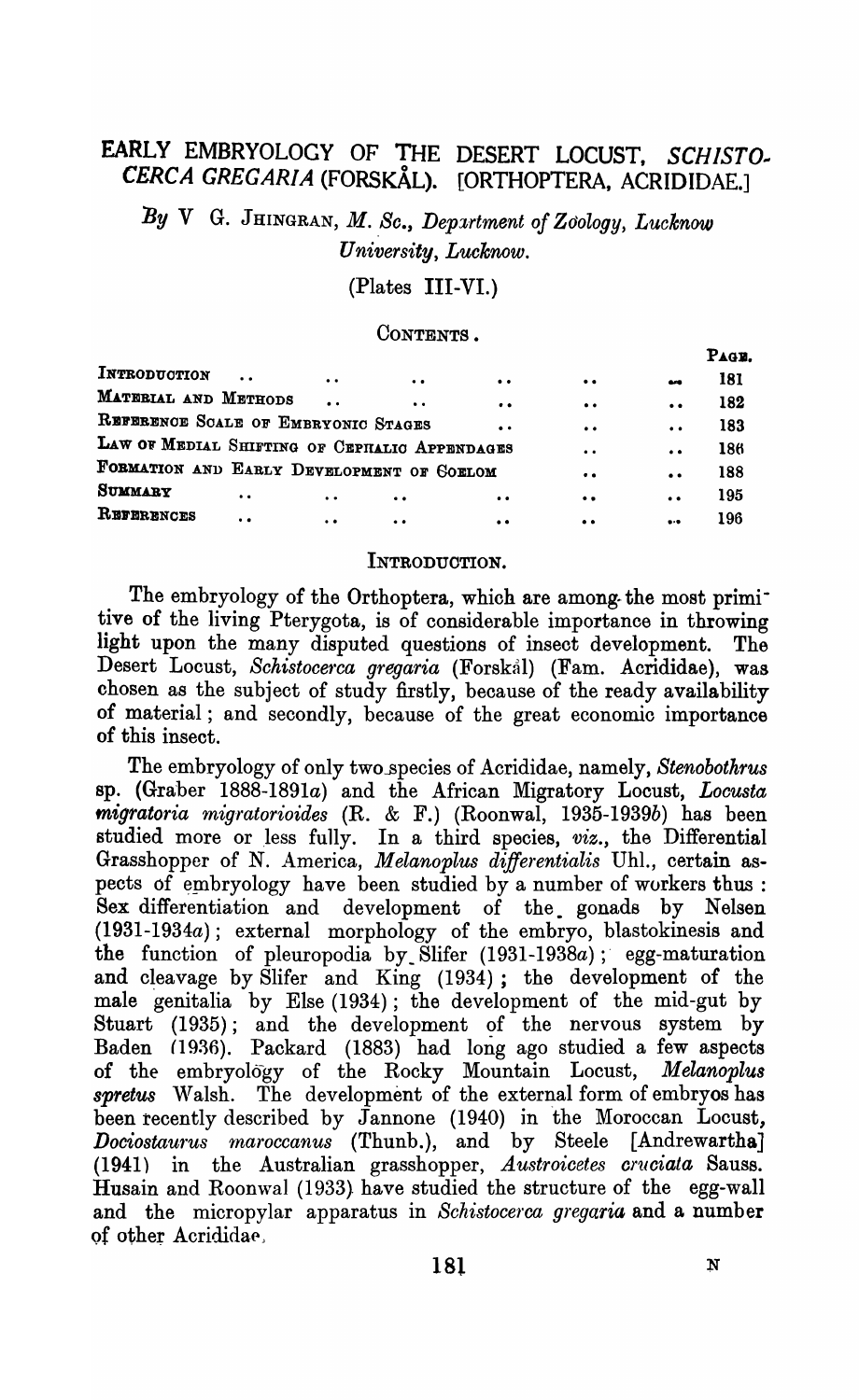In the present paper on *Schistoceroa gregaria* I have described firstly, the external form of the embryos from the moment of the first formation of the germ band until hatching, recognizing, in all, 18 stages for convenience of reference. Secondly, the peculiar bi-triangular concentration of the cephalic appendages towards the medial line is described and the law recently giyen by Roonwal (1939) concerning that phenomenon is confirmed. Finally, the origin and early development of the coelom is described. The ultimate fate of the coelomic cavities and other aspects of organogeny will be presented in a subsequent paper. Cleavage and gastrulation were' not studied, as suitable developmental stages were not available.

This work was carried out in the Department of Zoology, Lucknow University, Lucknow, during the author's tenure of a University Research Fellowship for the years 1943 and 1944. I am deeply grateful to Prof. K.  $\bar{N}$ . Bahl for working facilities and every form of encouragement. To Major M. L. Roonwal of the Zoological Survey of India I am grateful for placing at my disposal his entire material of fixed eggs and embryos that he had collected earlier and for valuable help and suggestions in the course of my work. My thanks are also due to Dr. B. N. Chopra, Offg. Director, Zoological Survey of India, for library and other facilities on many occasions, and to Dr. G. B. Banerjea, Principal, Government College, Sambalpur, Orissa, for various facilities during the latter part of this work.

### MATERIAL AND METHODS.

The material for this work consisted of a large collection of well fixed eggs and embryos' of various stages made several years ago in Baluchistan by Major M. L. Roonwal who also kindly supplied the following information regarding them: "The eggs were laid in sand in laboratory cages and were allowed to develop· under semi-natural conditions; individual eggs were removed from the pod at desired intervals, and the embryos, dissected out and fixed. The fixatives employed were hot alcoholic Bouin's fluid for the younger eggs, aqueous Bouin's fluid for the younger embryos, and Carnoy's fluid (Formula No.2) for the older eggs and embryos. The fixed material was preserved in 90-95 per cent. alcohol." When examined for study after nearly 7 years, it was found to have undergone no deterioration, and whole embryos and sections stained excellently. Up to blastokinesis, the age of the embryos in the original material was indicated in days. Since however, the eggs were incubated under varying conditions, a reference scale of embryos, with 18 stages in all, was drawn up from selected whole mounts, in order to obtain comparable stages. In the postblastokinesis period, when differentiation is comparatively slow, the age is also referred to in terms of the number of days from the moment of blastokinesis, as indicated in the original material. Embryos were embedded in paraffin wax (M. P. 52 $^{\circ}$  C.) for 2 to 10 minutes, depending on size, and sections 8 to  $10\mu$  thick were out. The sections were stained with Delafield's haematoxylin and orange G,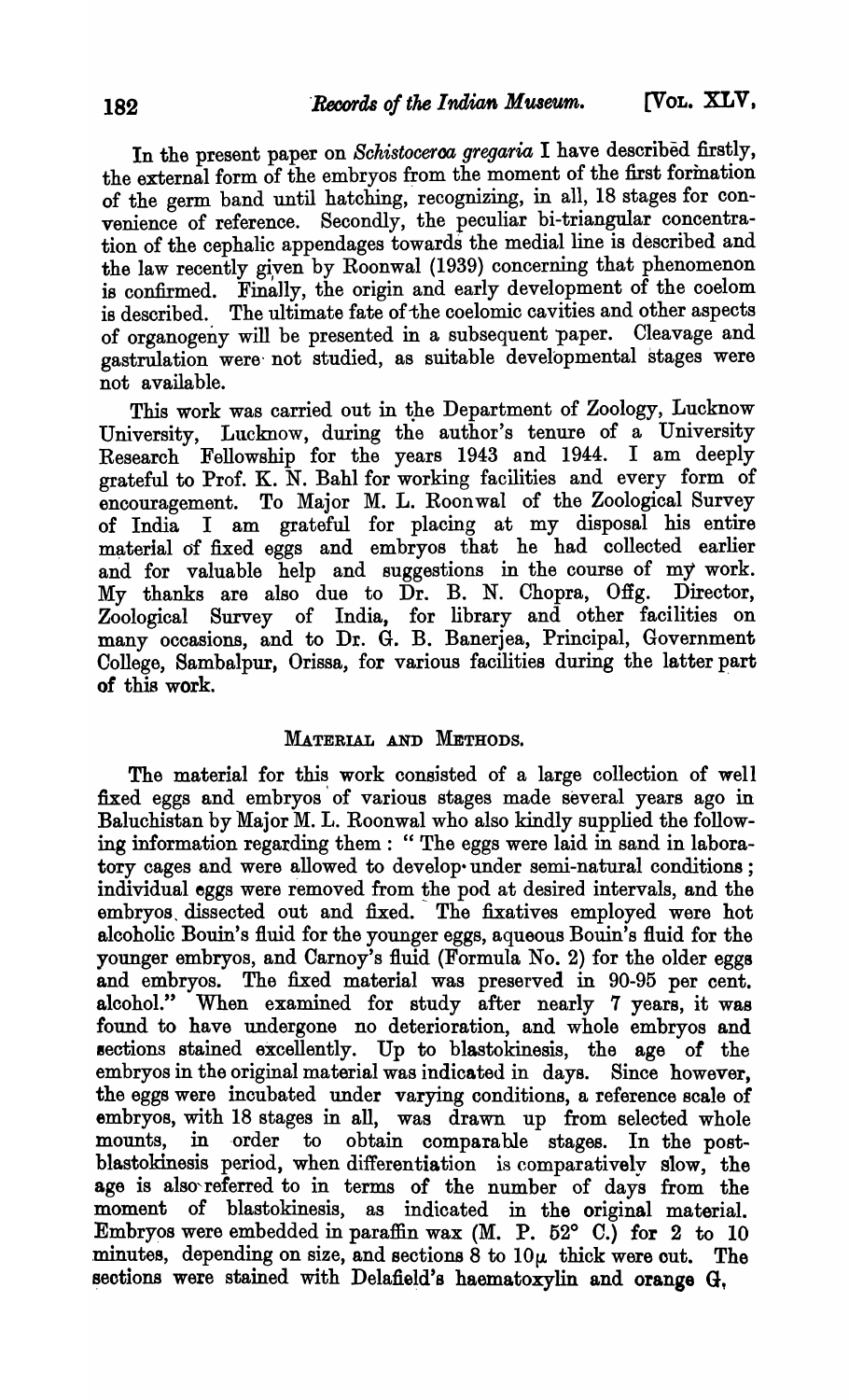REFERENCE SCALE OF EMBRYONIC STAGES. (Plate III, Figs. 14-22 ; and PI. JV; Figs. 23-31.)

Eighteen stages were recognized from the early formation of the germ band until hatching. The actual specimens in the reference scale consisted of stained whole mounts of embryos up to blastokinesis (Stages 1-12), and, thereafter, of spirit specimens, each stage being represented by a single embryo. All other embryos, whether for sectioncutting or any other purpose, were referred to this standard scale. The distinguishing morphological characteristics, especially external, of the various stages are briefly described below; some measurements are also given in Table I.

*Stage 1* (Pl. III, Fig. 14). The germ band is differentiated into a protocephalon and a protocorm only, and is about 0'8 mm. long.

*Stage* 2 (PI. III, Fig. 15). The embryo is similar to Stage 1, but is now about 1'3 mm. long.

*Stage* 3 (PI. III, Fig. 16). The protocorm is now differentiated into 8 apparent segments-the anterior, posterior and middle-, thus making, along with the protocephalon, 4 segments in the embryo. This segmentation evidently corresponds to the primary segmentation in *Locusta* (Roonwal, *1936a),* and later leads to the definitive body segmentation. The embryo is about 1.6 mm. long.

*Stage* 4 (PI. III, Fig. 17). The mesodermal rudiments of the labrum and the antennae, and the rudiments of the eyes and the stomodaeum are developed on the protocephalon. The protocorm is now divisible into two parts-a broad anterior half comprising the 3 jaw and the 3 thoracic segments; and a narrow posterior half comprising the abdomen. In the former the rudiments of the mandibles, the first and second maxillae and the three thoracio legs are seen, while in the latter the rudiments of the first two abdominal appendages are visible. The embryo is about  $1.7$  mm. long.

*Stage* 5 (PI. III, Fig. 18). The rudiments of the various appendages of Stage 4 have now grown into lateral evaginations, and the early rudiments of the third and fourth abdominal appendages are seen. The stomodaeum first appears in this stage. The embryo is about 2 mm. long.

*Stage* 6 (PI. III, Fig. 19). The stomodaeal invagination is deepened and is about  $0.08$  mm. long. The early rudiments of the fifth and sixth abdominal appendages are now visible. The embryo is about  $2.4 \text{ mm}$ . long.

*Stage* 7 (PI. III, Fig. 20). The stomodaeum is about 0·12 mm. long. The first six abdominal appendages are now in the form of lateral outgrowths, and the early rudiments of the seventh and eighth abdominal appendages are visible. The proctodaeal invagination makes its appearance. The embryo is about 2·5 mm. long.

 $\tilde{S} \text{age } 8$  (Pl. III, Fig. 21). The stomodaeum is about 0.14 mm. long. The body appendages are considerably elongated but not yet segmented. The first pair of abdominal appendages or pleuropodia are now much larger than the remaining abdominal appendages. The rudiments of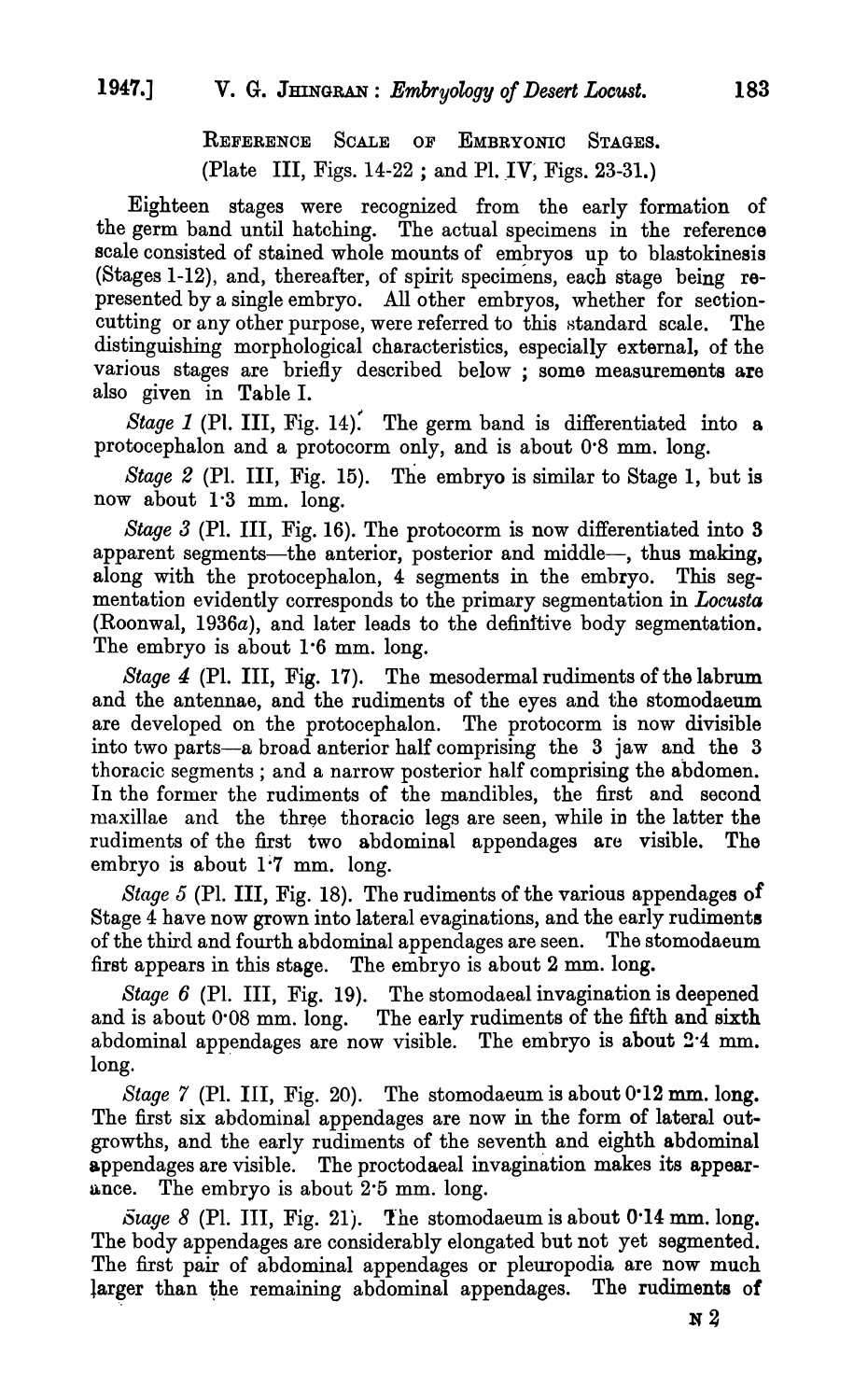the seventh, eighth, and ninth pair of abdominal appendages now appear. The proctodaeum elongates and is about 0'16 mm. long. The embryo is about  $2.6$  mm. long.

*'Stage* 9 (Pl. III, Fig. 22). The labrum has now shifted to the ventral side and covers the oral aperture. The stomodaeum measures about 0'32· mm. and the proctodaeum about 0'26 mm. in length. The jaw and thoracic appendages exhibit segmentation. In the first maxillae the rudiments of the lacina, galea and maxillary palps are differentiated; in the second maxillae the palps are distinguishable; the thoracic legs show differentiation into 5 joints, thus: joint representing the combined segments of the subcoxa, coxa and trochanter; femur; tibia; tarsus; and. the terminal joint. All the eleven abdominal appendages are now· developed. The embryo is about 2'9 mm. long.

*Stage 10* (PI. IV, Fig. 23). The stomodaeum measures about 0'38 mm. and the proctodaeum about  $0.36$  mm. in length. The thoracic appendages, especially the metathoracic ones, have grown considerably. The embryo is stouter and broader and measures about 3 mm. in length.

*Stage* 11 (PI. IV, Fig. 24). The stomodaeum is about 0'44 mm. and the proctodaeum 0'5 mm. long. The two labial appendages have shifted close to each other in the median line prior to complete fusion. The pleuropodia are considerably enlarged. The embryo measures about S-l mm. in length.

*Stage* 12 (PI. IV, Fig. 25). Blastokinesis occurs in this stage, and the embryo is bent double into a U-shape before turning round completely. The mouth-parts tend to concentrate around the oral aperture. The embryo is about 3.5 mm. long.

The remaining stages are timed in days after blastokinesis.

*Stage* 13 (PI. IV, Fig. 26), one day after blastokinesis. The head thorax and abdomen are clearly demarcated from one another. The two compound eyes are very large and prominent and show the beginning of pigmen ta tion (*vide* Roonwal, 1947a, p. 170). The tarsal joint of. the thoracic legs becomes differentiated into its components. 4.11 the abdominal appendages disappear with the exception of the pleuropodia (1st), the 7th and those forming the genitalia (8th and 9th in females; and 9th and 10th in males) and the cerci (11th in both sexes). All along the anterior part of the abdomen a pair of closely apposed nerve cords with ganglia can be seen through the transluscent wall of the embryo. The embryo is about 4 mm. long.

*Stage 14* (Pl. IV, Fig. 27), two days after blastokinesis. The ganglionic rudiments of the ventral nerve cord can be clearly seen up to the posterior end of the abdomen. It is possible at this stage to easily differentiate the sexes by means of differences in the genitalia. The embryo measures about 5-2 mm. in length.

*Stage* 15 (PI. IV, Fig. 28), three days after blastokinesis. The terminal tarsal joint of the thoracic legs develops a pair of claws. The genitalia<br>become better defined. The embryo measures about 5.6 mm. in length The embryo measures about 5.6 mm. in length.

*Stage 16* (Pl. IV, Fig. 29), six days after blastokinesis. The embryo has grown considerably and now measures about 7.2 mm. in length. The hind-femur is greatly elongated and the genitalia are prominent.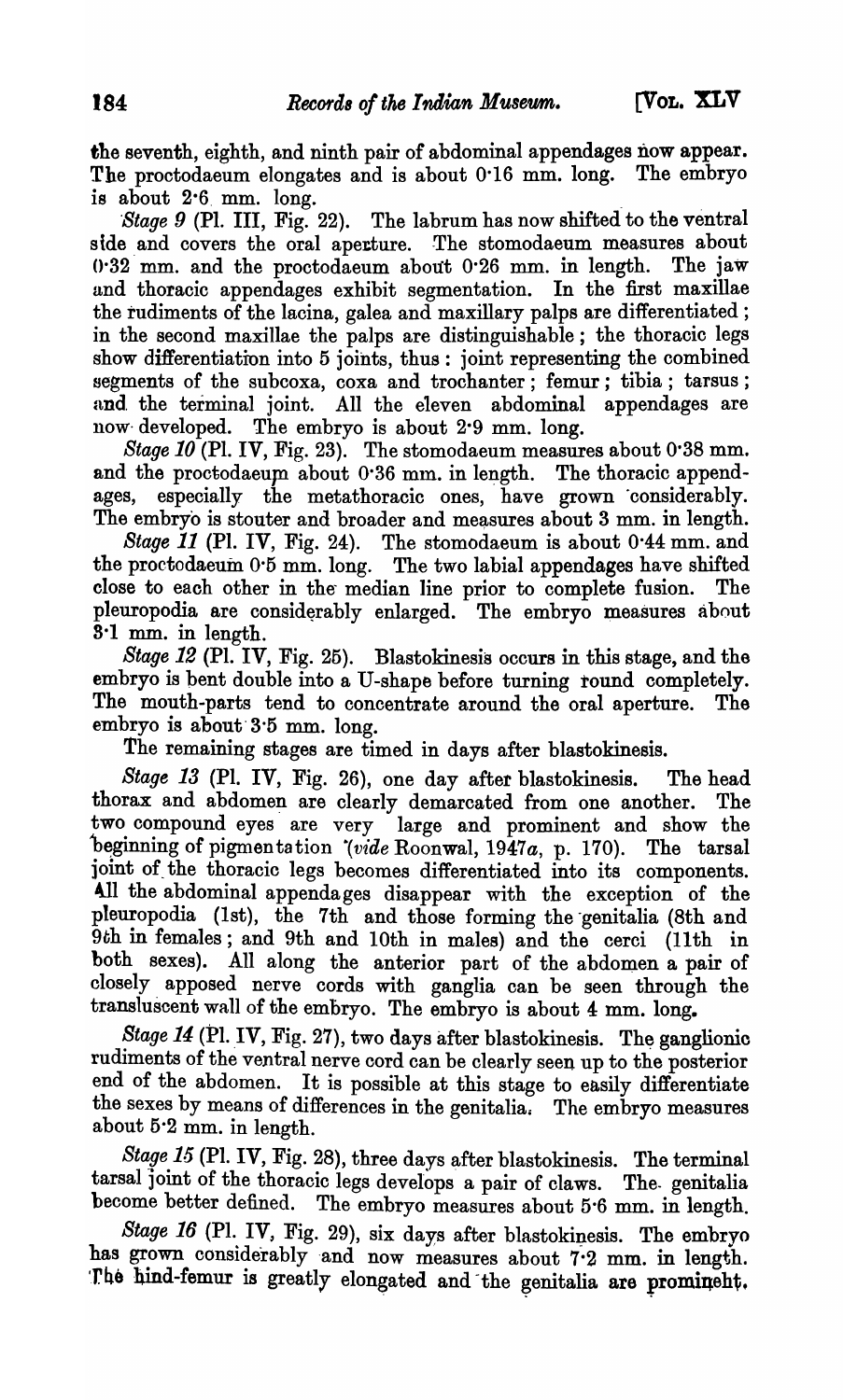| Measurements of embryos, in mm.                                                 |                      |                      |                                              |                  |           |                      |            |                      |                      |                      |                      |         |       |       |       |     |       |     |
|---------------------------------------------------------------------------------|----------------------|----------------------|----------------------------------------------|------------------|-----------|----------------------|------------|----------------------|----------------------|----------------------|----------------------|---------|-------|-------|-------|-----|-------|-----|
| <b>Stage No.</b>                                                                | 1                    | $\mathbf{2}$         | 3                                            | 4                | 5         | 6                    | ל          | 8                    | ۰                    | 10                   | 11                   | $12*$   | 13    | 14    | 15    | 16  | 17    | 18  |
| Total length of embryo<br>$\ddot{\phantom{0}}$<br>$\ddot{\phantom{a}}$          | 0.8                  | 1.3                  | 1·6                                          | $1-7$            | 2.0       | 2.4                  | $2 - 5$    | 2.6                  | 2.9                  | $3-0$                | 3.1                  | $3-5$   | 4.0   | $5-2$ | 5.6   | 7.2 | $8-7$ | 9.0 |
| Width of protocephalon (later, head in level of<br>eyes).                       | 0.5                  | $0 - 6$              | 0.7                                          | 0.6              | 0.5       | 0.6                  | $0 - 7$    | 0.7                  | 0.9                  | 1·1                  | $0 - 8$              | 1.4     | 1.5   | 1.6   | 1.4   | 1.3 | 1.4   | 1.4 |
| Length of protocorm (later, thorax plus abdomen)                                | 0.6                  | 0.9                  | 1.2                                          | 1.5              | 1.7       | 2.2                  | $2\cdot 3$ | $2 - 3$              | 2.4                  | 2.6                  | 2.8                  | 2.7     | $3-2$ | 4.2   | 4.4   | 5.5 | 6.9   | 7.0 |
| Length of thorax<br>. .<br>$\cdot$ .                                            | $\ddot{\phantom{a}}$ | $\bullet$ .          | $\ddot{\phantom{0}}$                         | 0.6              | $0 - 8$   | 0.8                  | $0 - 8$    | 1·1                  | $1-0$                | 1·1                  | 1 <sup>1</sup>       | $0 - 8$ | 0.8   | 1.0   | 1.0   | 1.0 | 1·1   | 1.5 |
| Length of abdomen<br>$\ddotsc$<br>$\cdot$ $\cdot$<br>$\bullet$ .                | $\bullet$ $\bullet$  | $\bullet\,\bullet$   | $\bullet\hspace{0.4mm}\bullet\hspace{0.4mm}$ | $0 - 8$          | 0.9       | 1.4                  | 1.4        | 1·2                  | .14                  | $1 - 5$              | $1.7$                | 1.9     | 2.4   | $3-2$ | 3.4   | 4.5 | $5-7$ | 5.5 |
| Width of anterior region of protocorm (just<br>posterior to 2nd thoracic legs). | $0.3 +$              | $0.3 +$              | 0.361                                        | 0.4              | 0.2       | 0.3                  | $0-3$      | 0.5                  | 0.7                  | $0 - 8$              | 0.8                  | $1-0$   | 1·2   | 1.4   | 1.4   | 1.5 | 1.9   | 2.0 |
| Width of posterior region of protocorm (in level<br>of 4th abdominal segment).  | $0.3 +$              | $0.3 +$              | $0.36 +$                                     | 0.2              | $0-2$     | 0.2                  | $0 - 2$    | 0.4                  | 0.7                  | 0.7                  | 0.6                  | 0.8     | 1.0   | 1.6   | 1.4   | 1.6 | 1.7   | 1.7 |
| Vertical length of eye<br>. .<br>. .                                            | . .                  | $\ddot{\phantom{a}}$ | $\bullet$ $\bullet$                          | $\bullet\bullet$ | $\cdot$ . | $\bullet$ $\bullet$  | . .        | $\ddot{\phantom{a}}$ | $\ddot{\phantom{0}}$ | $\bullet$ $\bullet$  | $\ddot{\phantom{a}}$ | 0.57    | 0.63  | 0.65  | 0.65  | 0.7 | 0.95  | 1.3 |
| Length of hind-femur.                                                           |                      |                      |                                              |                  | . .       | $\ddot{\phantom{1}}$ | . .        |                      | $\ddot{\phantom{a}}$ | $\ddot{\phantom{a}}$ | $\ddot{\phantom{a}}$ | 0.5     | 0.96  | 1·1   | $1-1$ | 2.5 | 2.9   | 3.3 |

\*Blastokinesis.

tIn stages 1-3, these two regions are not distinguishable.

 $\mathbf{z}$ G. JEINGRAN: Embryology of Desert Locust.

**Leata** 

185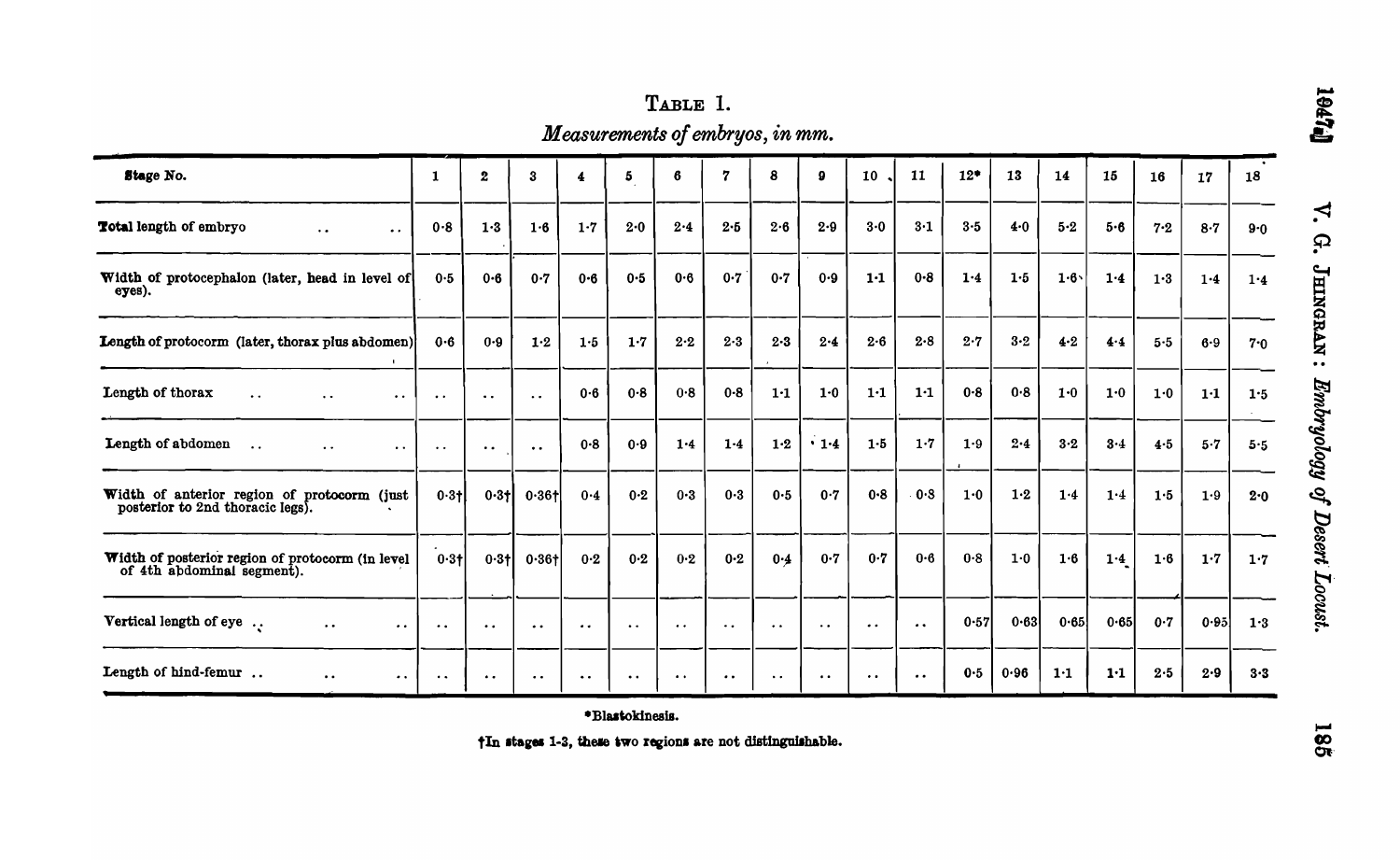*Stage* 17 (Pl. IV, Fig. 30), eight days after blastokinesis. The embryo measures about 8·7 mm. in length. Spines appear on the metathoracic tarsi.

*Stage 18 (Pl. IV. Fig. 31), hatching. The embryo is about 9.0 mm.* long.

#### LAW OF MEDIAL SHIFTING OF CEPHALIC APPENDAGES.

Some years ago Roonwal (1939) gave a new law of the bi-triangular medial concentration of the cephalic appendages in the Chilopoda and the Insecta, which runs as follows  $(p, 7)$  :-

"The cephalic appendages lying in front of and behind the inter- ~9.lary pair of appendages undergo a concentration,! both in phylogeny and in ontogeny, towards the median line. In this way, two hypothetical triangles, termed the 'anterior or procephalic triangle' and the 'posterior or gnathocephalic triangle' are formed, having a common base in the level of the intercalary appendages. The cephalic appendages occupy roughly either the sides or the apices of the triangles and *the degree of their final medial concentration is in direct proportion to their distance. from the triangular base.* Before the final bi-triangular condition is achieved by the appendages, varying types of transitory shiftings are passed through."

Observations on positions at the time of the first appearance and subsequent shifting of the cephalic appendages in the embryonic deve lopment of *Schistocerca gregaria* has shown (Pl. III, Figs. 1-13; Textfigs. 1 and 2; and Table 2) that Roonwal's Law is fully applicable to this insect.

Thirteen embryonic stages<sup>2</sup> (Pl. III, Figs. 1-13) from the time of the first appearance of the cephalic appendages until hatching were compared with regard to the position of these appendages. The bases or exact points of attachment of the appendages were determined by dissecting them out at the base. In the last three stages (Pl. III, Figs.  $11-13$ ) the clypeus, labrum and antennae were removed so as to fully expose the remaining cephalic appendages.

If the centres of the bases of the cephalic appendages, as they make their first appearance in the early embryo  $(Pl. \overline{III}, \overline{Fig. 1})$ , are joined, an outline diagrammatically represented in Text-fig. 1 is obtained; this is a modified H-position of Roonwal. The intercalary appendages ue not quite clear in *Schistocerca3,* but their position is indicated by

<sup>1</sup> This oonoentration in *Schistocera gregaria,* as will be noticed in Table 2, is at first only *relative* to the increasing size of the embryo; the absolute distance betweenthe appendioular bases of a segmental pair at first actually increases. Finally, of course, a deorease even in the absolute distance ocours towards the triangular apices, but not in those appendages which lie towards the triangular base. These points are implied in Roonwal<sup>1</sup>s law, but need reemphasis.

<sup>&</sup>lt;sup>2</sup> These " stages " are not synonymous with Stages 1-18 of the Reference Scale of embryos (Pl. III, Figs. 14-22; and Pl. IV) described above, but refer to the figures 1-13 on PI. III.

<sup>&</sup>lt;sup>3</sup> In Stage 8 a pair of small appendage-like evaginations is seen (Text-fig. 3a) between the antennae and the mandibles in longitudinal seotions; they could not, however, be demonstrated in surface views of embryos. In *Locusta* (Roonwal, 1937) intercalary .ppandagas are marked by mere thiokenings of the body-wall and develop rather late.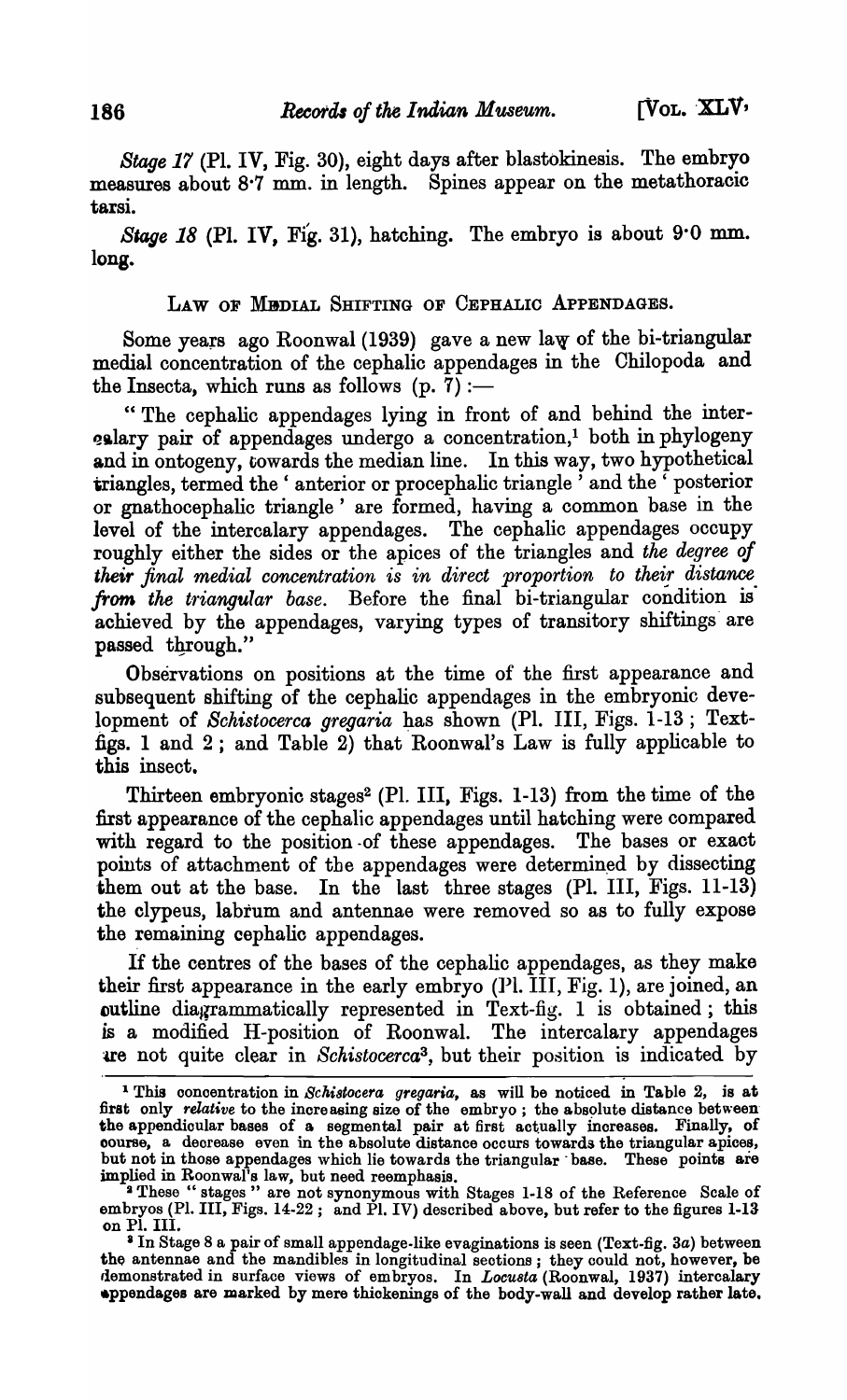that of the intercalary mesoderm masses representing modified coelom<br>sacs. Starting from that position the antenne are the fact pair of Starting from that position, the antennae are the first pair of



TEXT-HIG. 1.-Diagrammatio representation of the cephalic appendages of Schistocerea *{grtgaria* as they firs, a.ppear in the embryo.

ant., antennae; *int. ap.*, probable intercalary appendages; *lbr.*, labrum; *md.*, **man**dibles;  $mx_1$ ., first maxillae;  $mx_2$ ., second maxillae.

## TABLE 2.

**Distance (in mm.)** between the centres of the bases of the two rudiments of each segmental pair of cephalic appendages.

(Figs. 1-8 before blastokinesis; Figs. 9-13, after blastokinesis.)

|                                                                                                                                                                                                                                        |                                                                                                                                                                                                                                                                                                                         |                                                                                                                    |                                                                                                                                                                                                      |                                                                                                                                                                                                                              |                                                                                                      | Distance.                                                                                           |                                                                                                      |                                                                                                                 |
|----------------------------------------------------------------------------------------------------------------------------------------------------------------------------------------------------------------------------------------|-------------------------------------------------------------------------------------------------------------------------------------------------------------------------------------------------------------------------------------------------------------------------------------------------------------------------|--------------------------------------------------------------------------------------------------------------------|------------------------------------------------------------------------------------------------------------------------------------------------------------------------------------------------------|------------------------------------------------------------------------------------------------------------------------------------------------------------------------------------------------------------------------------|------------------------------------------------------------------------------------------------------|-----------------------------------------------------------------------------------------------------|------------------------------------------------------------------------------------------------------|-----------------------------------------------------------------------------------------------------------------|
|                                                                                                                                                                                                                                        | Stage (Fig. number in Pl. III).                                                                                                                                                                                                                                                                                         |                                                                                                                    |                                                                                                                                                                                                      |                                                                                                                                                                                                                              | Antennae.                                                                                            | Mandi-<br>bles.                                                                                     | First<br>maxillae.                                                                                   | Second<br>maxillae.                                                                                             |
| Fig. 1<br>$\bullet$<br>Fig. 2<br>$\bullet$<br>Fig. 3<br>$\ddot{\phantom{a}}$<br>Fig. 4<br>$\ddot{\phantom{0}}$<br>Fig. 5<br>$\ddot{\phantom{0}}$<br>Fig. 6<br>. .<br>Fig.<br>Fig.<br>8.<br>Fig. 9.<br>Fig. 10.<br>Fig. 13. (Hatching.) | $\bullet\bullet$<br>$\cdot$ .<br>$\bullet\bullet$<br>$\cdot$ $\cdot$<br>$\cdot$ $\cdot$<br>$\ddot{\phantom{a}}$<br>. .<br>(Just before blastokinesis.)<br>(One day after blastokinesis.)<br>(Two days after blastokinesis.)<br>Fig. 11. (Four days after blastokinesis.).<br>Fig. 12. (Eight days after blastokinesis.) | $\cdot$ .<br>$\cdot$ .<br>$\ddot{\phantom{a}}$<br>$\ddot{\phantom{a}}$<br>$\cdot$ .<br>$\cdot$ .<br>. .<br>$\cdot$ | $\bullet$<br>$\cdot$ .<br>$\bullet\bullet$<br>$\bullet$<br>$\bullet$<br>$\cdot$ $\cdot$<br>$\cdot$ .<br>$\cdot$<br>$\ddot{\phantom{0}}$<br>$\ddot{\phantom{0}}$<br>$\ddot{\phantom{a}}$<br>$\bullet$ | $\cdot$ .<br>$\ddot{\phantom{a}}$<br>$\ddot{\phantom{a}}$<br>$\cdot$ .<br>$\bullet$<br>$\ddot{\phantom{1}}$<br>$\cdot$ .<br>$\ddot{\phantom{a}}$<br>$\cdot$ .<br>$\ddot{\phantom{a}}$<br>$\bullet$<br>$\bullet$<br>$\cdot$ . | 0.26<br>0.20<br>0.33<br>0.38<br>0.28<br>0.45<br>0.52<br>0.42<br>0.50<br>0.48<br>0.48<br>0.75<br>0.75 | 0.18<br>0.18<br>0.23<br>0.33<br>0.46<br>0.52<br>0.66<br>0.51<br>0.80<br>0.72<br>0.62<br>0.90<br>1.0 | 0.20<br>0.20<br>0.20<br>0.33<br>0.48<br>0.39<br>0.50<br>0.38<br>0.80<br>0.90<br>0.86<br>0.96<br>0.75 | 0.18<br>0.20<br>0.20<br>$0 - 33$<br>$0 - 48$<br>0.28<br>0.38<br>0.31<br>0.50<br>0.40<br>Fused<br>Fused<br>Fused |

appendages on the procephalic side  $(PI. III. Fig. 1)$ ; the preantennar appendages are absent in *Schistocerca*. The apex of the "procephalic triangle " is occupied by the labrum. On the gnathocephalic side (Pl. III, Fig. 2), the mandibles and the first and second maxillae follow in the order stated. The distances between the two members of each pair of The distances between the two members of each pair of appendages, as they vary from stage to stage (Pl. III, Figs. 1-13), are -given in Table 2. It will be noticed that the three gnathocephalic appendages are almost equidistant from the median line at the moment of their first appearance (Pl. III, Fig. 1). During further development Pl. III, Figs. 2-11 and Text-fig. 2), the second maxillae, which are he farthest from the triangular base, undergo the greatest degree of *final*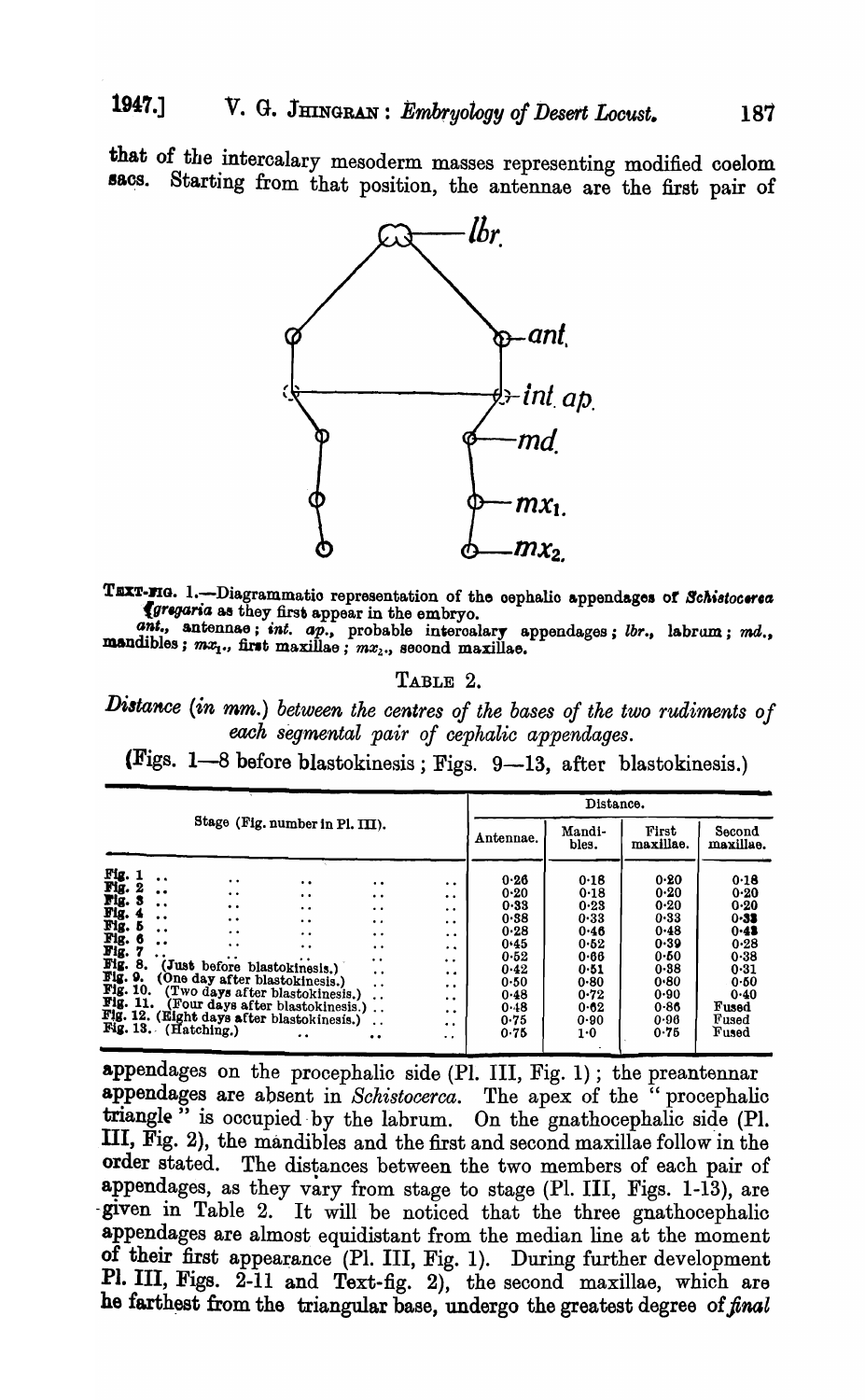medial concentration and the two rudiments ultimately fuse together to form the labium  $(Pl. III, Fig. 11)$ . The degree of final medial concentration of the first maxillae is less than that of the second maxillae, and that of the mandibles the least (PI. III, Figs. 11-13), this being in accord with their respective distances from the triangular base.

In the procephalon the labral rudiments have evidently undergone a considerable degree of medial concentration in phylogeny as is indicated by their earliest rudiments appearing close to the median line (PI. III, Figs. 1 and 17). The antennae, which are closer to the triangular base, undergo a lesser degree of medial concentration than the labrum.

#### FORMATION AND EARLY DEVELOPMENT OF COELOM.

*Origin and Mode of First Formation of Ooelomic Oavities.* 

The formation of coelom in *Schistocerca* first takes place in Stage 4. The germ band in Stage 3 (PI. III, Fig. 16) is more or less semilunar in transverse section and measures about 0'7 mm. broad in the protocephalonic region and about 0'36 mm. in the protocormic.. Soon after-



TEXT-FIG. 2.-Graph showing the developmental changes in the distance (in (mm.) between the bases of a segmental pair of cephalic appendages in Schistocerca gregaria from the moment of their first appearance until hatching. The numerals on the abscissa correspond to stage of embryo as indicated by corresponding figure number in Plate III.

ant., antennae; md., mandibles;  $mx_1$ ., first maxillae;  $mx_2$ ., second maxillae.

wards (Stage 4), the germ band develops an ootpushing in the· midventral area (Pl. V, Fig. 32) extending from a point slightly posterior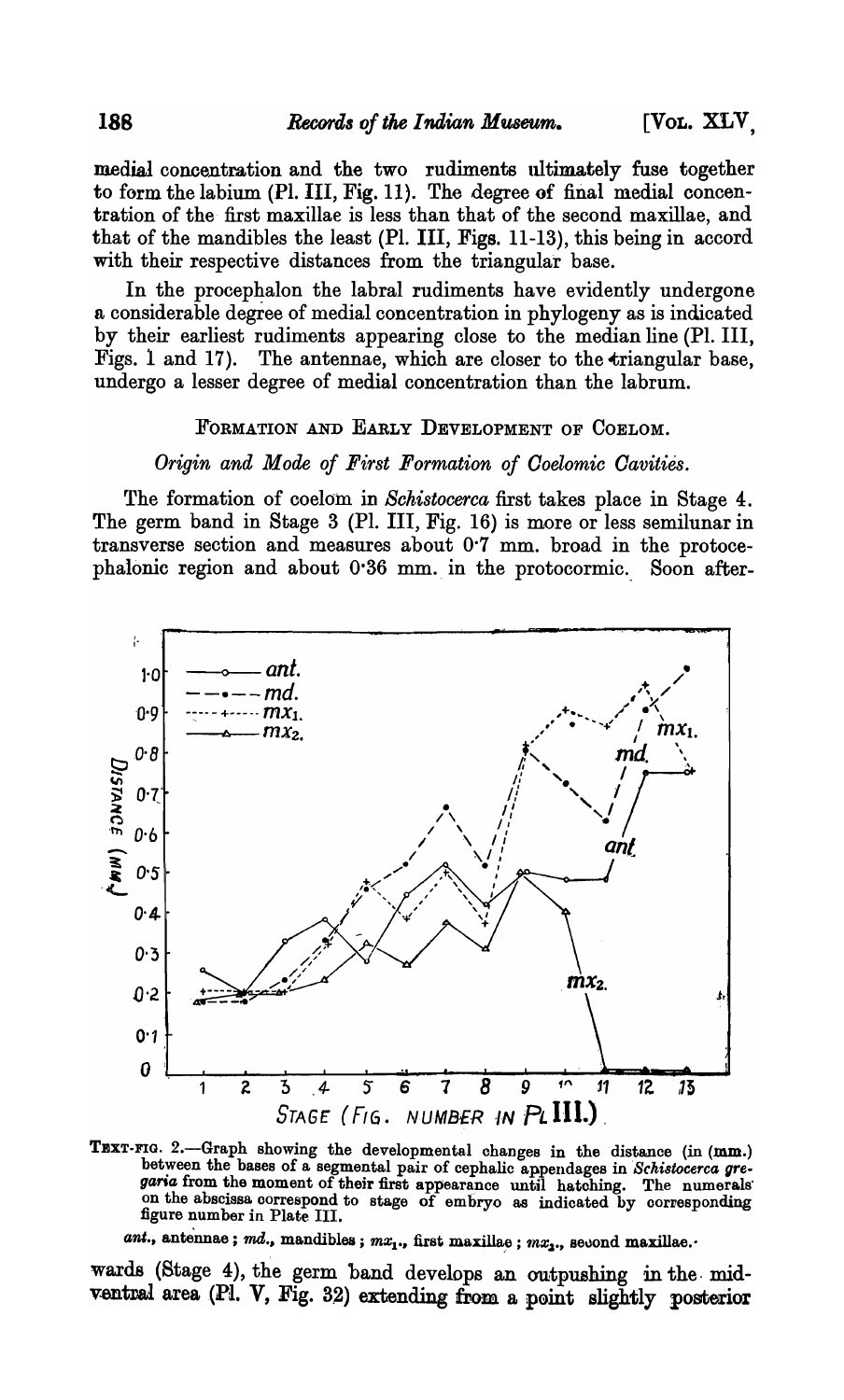to the protocephalon to almost the tip of the protocorm. This outpushing quickly assumes the shape of a dorso-ventrally flattened puoch (PI. V, Fig. 33). It enlarges with further development and, nt the same time, its mouth widens. Both the ectoderm and the inner layer<sup>1</sup> are involved in the pouching. After. the completion of pouching, one sees, along the lateral edges of the germ band, an incomplete tube open medially and composed of inner layer cells (Pl. V, Fig. 33). Soon afterwards, the two tubes close medially, and thus arise the coelom sacs (Pl. V, Figs. 34 and 35) of the jaw segments and of those that follow them.

Hitherto two modes of formation of coelom sacs have been known among insects. These are: (i) By the appearance of clefts in the solid inner layer, as in *Gryllus* (Heymons, 1895), *Gryllotalpa* (Graber, 1888, *1890, 1891b), Calandra 01'yzae* (Mansour, 1927 ; Tiegs and Murray, 1938), *Formica* (Graber, 1888, Strindberg, 1913), and in all the abdominal segments, except the first, in *Locusta* (Roonwal, 1937). (ii) By the lateral margins of the germ band bending inward and dorsalward, the inner layer cells thus enclosing a cavity which forms the coelom, as in *Blatella [=Phyllodfomia, Blatta] germanica* (Heymons, 1892, 1895), *Eutermes*  (Strindberg, 1913), *Sialis* (Strindberg, 1915), *Diacrisia* (Johannsen, 1929), *Calandra callosa* (Wray, 1937), and in the cephalic, thoracic and the first abdominal segments in *Locusta* (Roonwal, 1937). *Schistocerca*  shows an entirely new mode of coelom formation. In the jaw segments and those that follow them the coelom sacs arise before the body segmentation and as a result of the mid-ventral pouching of the germ band. In the remaining segments the coelom sacs arise by the first method described above.

## *Early Development of Ooelom.*

Nineteen pairs of coelom sacs are developed in *Schistocerca gregaria-*5 in the cephalic region, 3 in the thorax, and 11 in the abdomen. Their early development proceeds as follows.

## Qephali~ *coelom sacs.*

The five pairs of cephalic coelom sacs belong to the labral, antennary, mandibular, first maxillary and labial segments.

*Labral coelom sacs* (Pl. V, Figs. 36 and 37). A distinct pair of small and short-lived labral coelomic sacs arises in *Schistocerca* and are best developed in Stage 8. The labral mesoderm mass first makes its appearance in Stage  $4$  by the migration of cells from the stomodaeal mesoderm. In Stages 5-7 it becomes paired, but no cavities are as yet visible. These latter appear in Stage 8 (PI. V, Figs. 36 and 37), and by Stage 9 they have disappeared. In Stage 8 a few mesoderm cells are seen lying in between the two labral coelom sacs and probably connecting them. In the same stage it is seen that the labral mesoderm is also connected with the stomodaeal mesoderm by means of loose cells lying between the two structures. In these features *Schistocerca* differs

<sup>1</sup> See Roonwal (1936a, 1937, 1939a) fora discussion of the terminology of the various germ layers in insects and other Arthropods.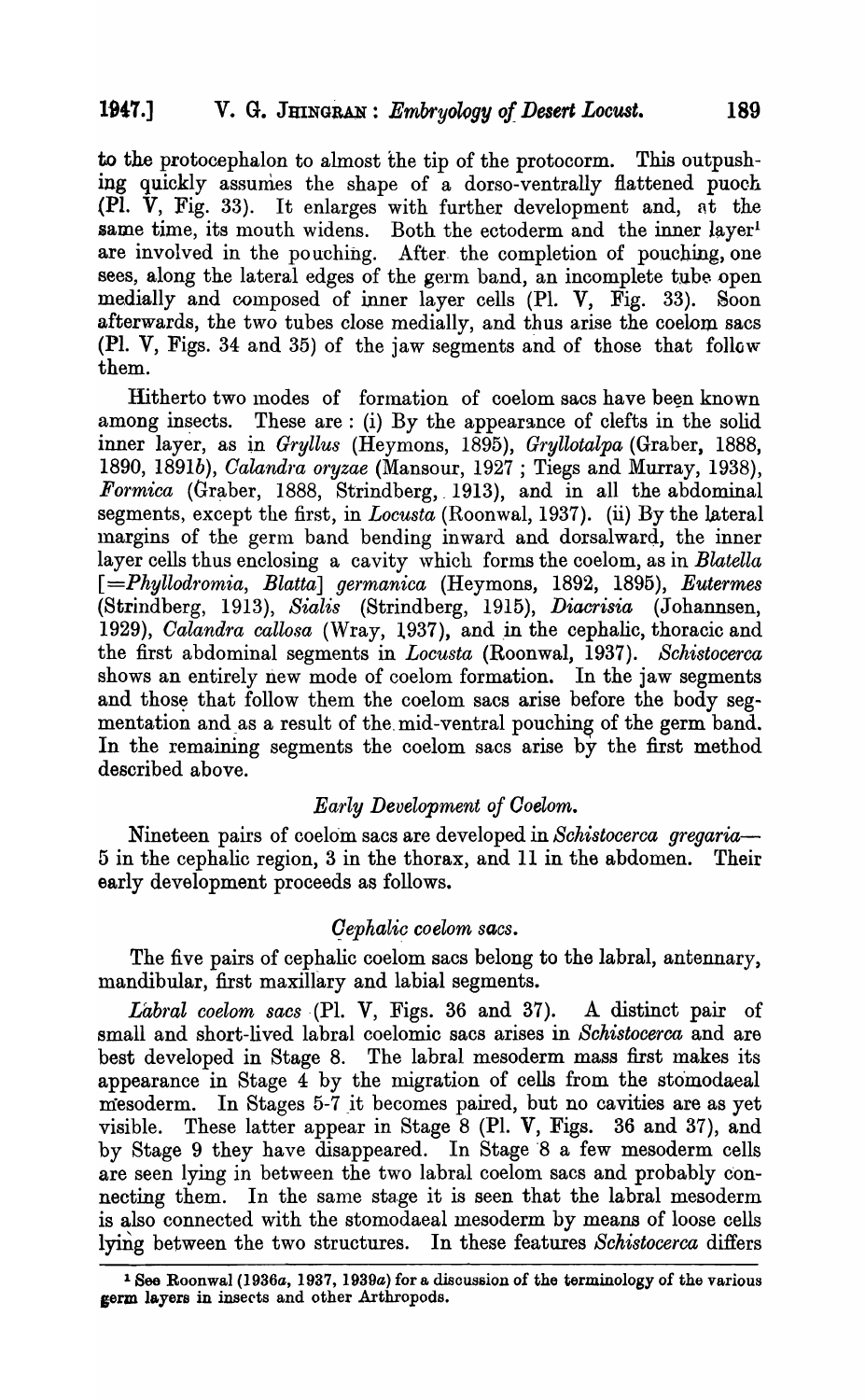from *Locusta* in which, according to Roonwal (1937), the labral coelom sacs are neither connected with each other medially nor with the stomodaeal mesoderm. In *Schistocerca,* even after the obliteration of the labral coelom sacs, the labral mesoderm remains connected with the stomodaeal mesoderm.

Clearly defined labral coelom sAcs have hitherto been found only in four other insects, *viz.*, *Carausius* (Wiesmann, 1926), *Rhodinus*, (Mellanby, 1935, 1936), *Locusta* (Roonwal, 1937, 1939b) and *Pteronarcys* 



TEXT-FIG. 3.-Reconstruction, from camera lucida drawings, of several longitudinalvertical sections of an embryo near Stage 9, showing the various coelomic cavities, etc.

 $(a)$ , anterior half; and  $(b)$  posterior half of embryo. (Explanation of lettering as in Plates, p.  $200.$ )

(Miller, 1940). In agreement with these. authors, I am of the opinion· that these sacs in *Sokistocerca* represent true coelom sacs belonging to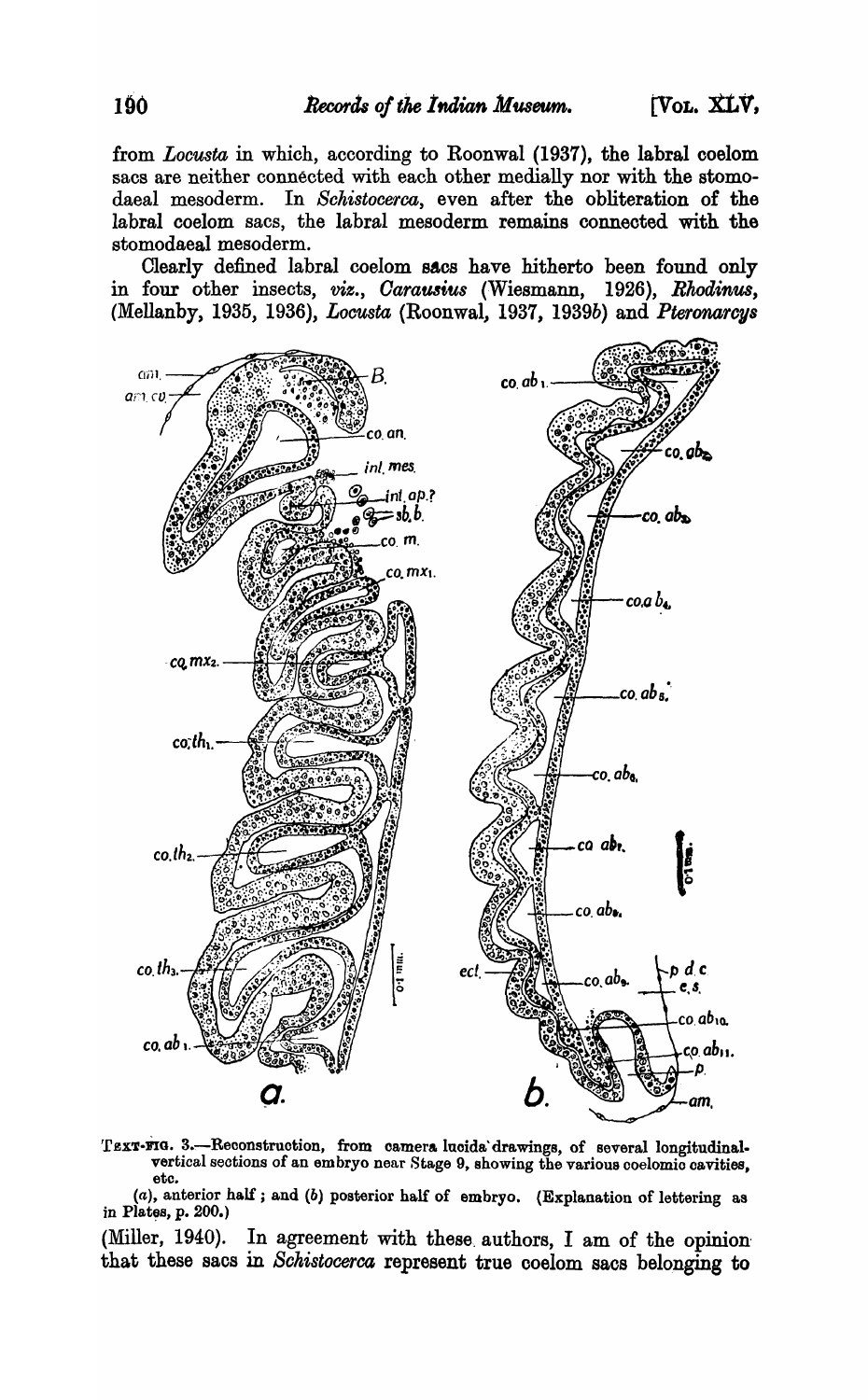the labrum. They are not mere extensions of the supposedly preantennary coelom, as opined by Manton (1928) for *Oarausius.* Nor can they be regarded, as Snodgrass (1938) suggests, as unsegmental in nature merely by virtue of their acquiring a radial instead of a bilateral symmetry.

*.A.ntennary coelom sacs* (PI. V, Figs. 38, 39, 41 and 43). The antennary mesoderm first appears in Stage 4 as a pair of mesodermal cell-masses immediately posterior to the stomodaeal invagination and near the junction of the protocephalon with the protocorm. Soon afterwards, each of these masses develops a cavity, thus giving rise to the antennary coelom sacs. They first lie  $(Pl. V, Fig. 38)$  in the appendicular outgrowths which forms the antennae. From the time of its first appearance, the antennary mesoderm is conneoted with the stomodaeal mesoderm by loose mesodermal cell-strands. As iii. *Locusta*  (Roonwal, 1937), the antennary coelom sacs are at first subcircular in shape, but with the growth of the antennae they elongate. Though composed throughout of a single layer of cells, the sac-walls do not remain uniformly thick. The ventro-median portions are considerably thickened, while the dorso-lateral portions are thinned  $A$ own. By Stage 8 (Pl. V, Figs. 39 and 42) each antennary coelom sac has ideveloped a large dorso-rostral pouch and a comparatively small dorsoanal pouch-for terminology of these pouches *vide* Wiesmann (1926) and Roonwal (1937). The antennary coelom thus has three pouches, . *viz.,* a ventral, a dorso-rostral and a dorso-anal. The ventral pouch lies in the hollow of the antenna. The dorsal pouches occupy an extensive area in the head—the dorso-rostral reaching almost up to the labrum, and the dorso-anal up to the mandibles. Gradually, the two dorso-rostral pouches move towards each other and ultimately, by Stages 9-10 (PI. V, Figs. 42 and 43), unite over the stomodaeum.

*Intercalary mesoderm.* Well defined intercalary coelom sacs do not occur in *Schistocerca*, but are represented, near Stage 9, by a pair of solid mesodermal cell-masses (Text-fig. *3a).* In *Locusta* (Roonwal 1937), on the other hand, there occurs a~ distinct pair of intercalary coelom sacs.

*Mandibular coelom sacs* (PI. VI, Fig. 44; and Text-fig. *3a).* The mandibular coelom sacs first appear in Stage 4 as a pair of very small cavities in the mandibular segment. They gradually increase in size until they become quite large. They do not develop dorsal pouches which are characteristic of the coelom sacs of the antennary and some other segments—the mandibular coelom sacs correspond to the ventral pouches of these segments. From the dorsal wall of the mandibular coelom sacs certain cells move off medially, congregate in the middle below the oesophagus and thus constitute the suboesophageal body. The mandibular coclom sacs are connected with the maxillary sacs by means of mesodermal cell-strands, as in *Carausius* (Wiesmann, 1926) and *Locusta* (Roonwal, 1937).

First maxillary coelom sacs (Pl. VI, Fig. 48; and Text-fig. 3a). Like the mandibular coelom, the coelom of the first maxillary segment arises as a pair of very small cavities in the first maxillary mesoderm.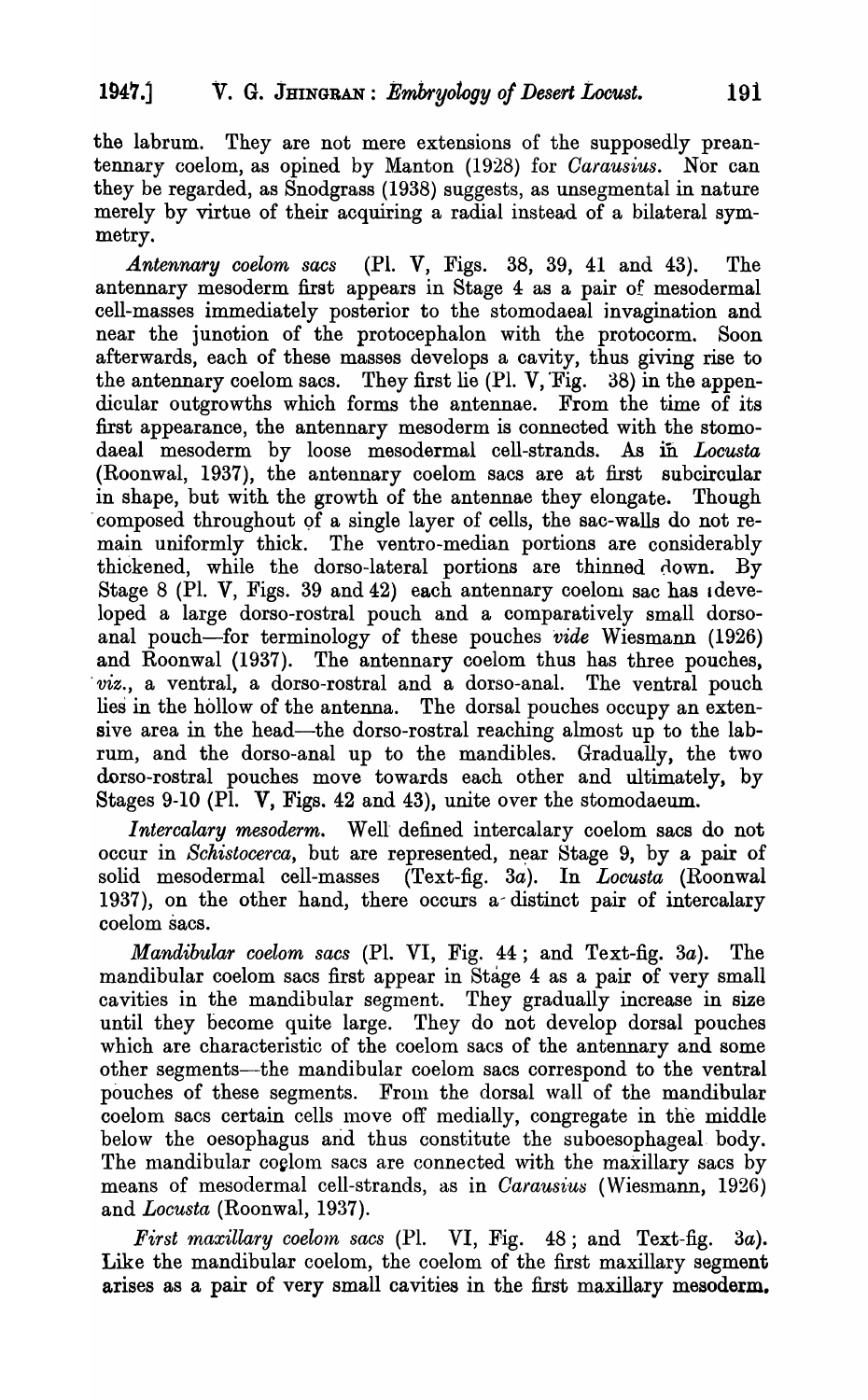These cavities subsequently become considerably enlarged. The coelom sac of each side develops a small dorsal outgrowth which probably represents, in a rudimentary form, the well-developed dorsal pouches of the antennary coelom; this outgrowth does not develop any further. In *Locusta* (Roonwal, 1937) the dorsal pouch is not developed at all. The wails of the first maxillary coelom sacs are connected with those of the mandibular segment by means of a pair of mesodermal cell-strands.

*Second maxillary* or *labial coelom sacs* (PI. V, Figs. 48-50; and Text-fig. 3a). The labial coelom first makes its appearance in Stage 4 as a pair of mesodermal sacs in the hollow of the second maxillary appendages. These sacs grow rapidly, and by Stage 7 they develop extensive dorso-rostral and rather smaller dorso-anal pouches. The former extend almost up to the first maxillary segment, while the latter extend towards the prothoracic legs but without reaching them. In the intersegmental area between the first and second maxillary segments, as well as in the latter segment itself, the dorso-rostral pouches of the labial coelom send down mesodermal cells towards the mid-ventral line where, in Stages 8-9, they meet. In this way a layer of median mesoderm connecting the two sacs is formed just above the ectoderm (PI. VI, Fig.  $49$ ).

At the junction of the ventral pouch with the dorsal there develops, in Stage 8, a furrow which deepens and ultimately separates the two pouches (PI. VI, Fig. 50). .

*Discussion: Segmentation of the* head. In recent years Hanstrom (1927-1930), on the basis of the morphology of the brain, has revived Holmgren's (1916) view of a 4-segmental insect head. The value of this view is greatly reduced by the fact that Hanström completely ignores the embryological evidence not only as regards coelom sacs and appendages but also as regards neuromeres. Apart from this highly improbable view, the insect head is most commonly regarded as either 6- or 7 -segmental. The evidence in support of these two views has been discussed by a number of authors, *e.g.,* Wiesmann (1926), Eastham (1930), Imms (1937), Roonwal (1937, *1939b),* Snodgrass (1935, 1938) and Weber (1938). Eastham, Imms and Weber support the 6-segmental view, and Wiesmann and Roonwal the 7-segmental view. The existence of the last five segments, *viz.*, the antennary, intercalary or premandibular, mandibular, first maxillary and second maxillary, is accepted by both groups of authors. In front of the antennary segment, however, some authors accept the existence of only one oral segment (given a variety of names), while others accept two, *viz.*, preantennary and labral. Until recent years the evidence for the oral segment was based only on the presence of its neuromere, *viz.,* the protocerebrum; no coelom sacs were known. Since the discovery of the labral and preantennary pairs of coelomic cavities by Wiesmann (1926) in Carau $sius$ , and the demonstration of the former alone in a number of other insects *(vide supra)*, the evidence for the existence of 1 to 2 segments became stronger. Evidence for 2 segments based on the presence of 2 pairs of coelom sacs and 2 pairs of appendages (labral and preantennary in Carausius) was available, but the evidence from the neuromeres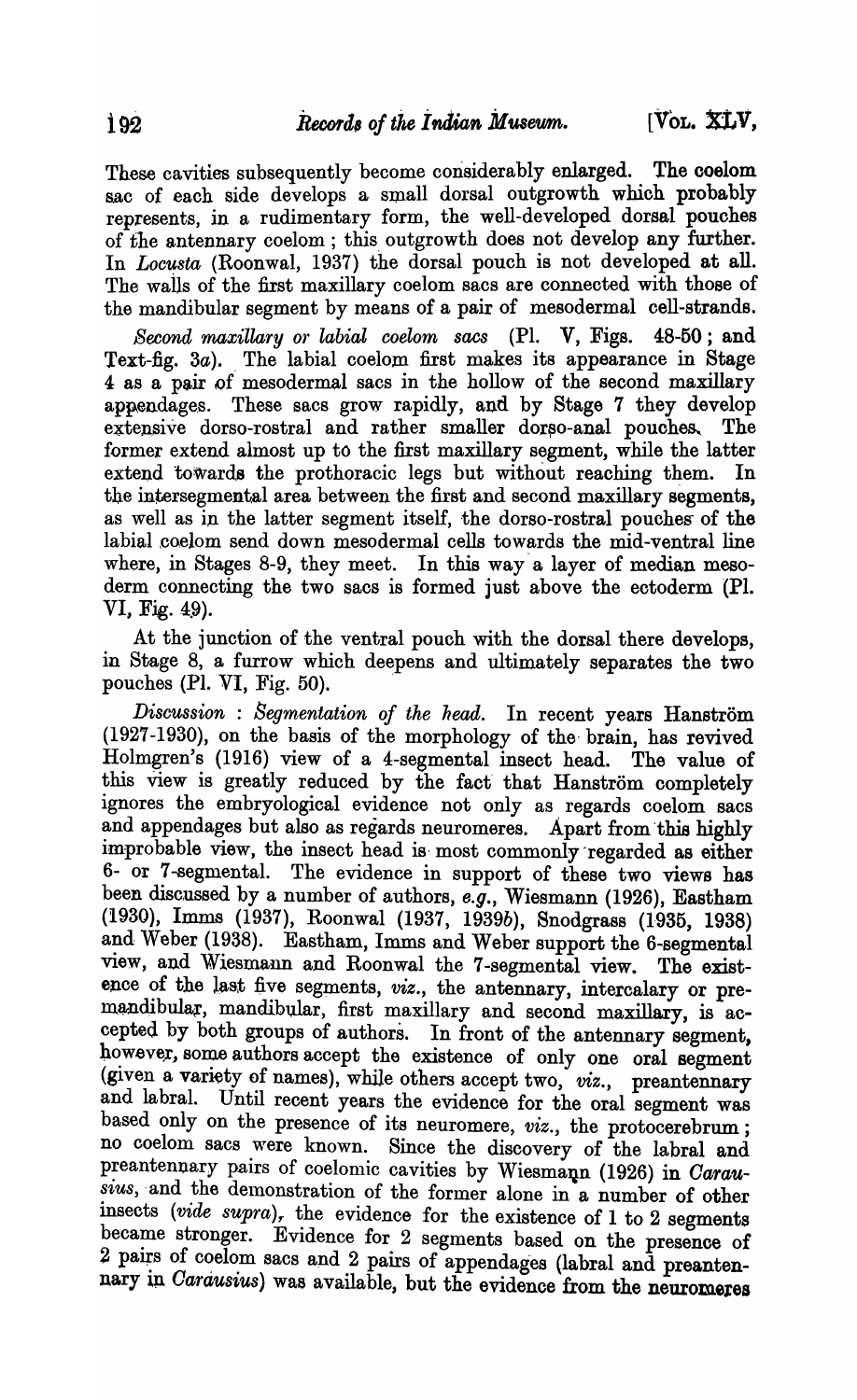was lacking as only one neuromere, the protocerebrum, had until recently<br>been demonstrated. Recently, however, Roonwal (1939b, pp. 27-44), been demonstrated. Recently, however, Roonwal (1939b, pp. has provided a new interpretation of the composition of the protocerebrum. He has conclusively demonstrated, from developmental evidence in *Locusta* and other insects, that the protocerebrum is composite in nature and is composed of two pairs of neuromeres, and not of one. As will be shown in a subsequent paper, the protocerebrum in *Schistocerca*  develops in the same way as in  $Locusta$ . Judging from these three pieces of evidence, the head of *Schistocerca* must be regarded as 7 -segmental (Table 3).

## TABLE 3.

*Evidence for the composition of Schistocerca gregaria head.* 

|              | Segment.           | Coelom.       | Neuromere. | Appendages. |
|--------------|--------------------|---------------|------------|-------------|
| 1. Labral    |                    | $\ddot{}$     | $\div$     | $\bm{+}$    |
|              | 2. Preantennary    |               | $\pm$      |             |
| 8. Antennary |                    | $+$           | $+$        | $\div$      |
|              | 4. Intercalary     | $\rightarrow$ | $\div$     | $\div$      |
|              | 5. Mandibular      | $+$           | $\bm{+}$   | $+$         |
|              | 6. First maxillary | $\bm{+}$      | $\bm{+}$   | $+$         |
| 7. Labial    |                    | $\div$        |            | $\bm{+}$    |

| $+$ present ; - absent. |  |
|-------------------------|--|
|                         |  |

\*Doubtful.

*Thoracic coelom sac).* 

(PI. VI, Figs. 45 and 52 ; and Text-fig. *3a.)* 

Each of the three thoracic segments, the pro-, meso-, and metothorax, develops a pair of coelomic cavities. These cavities first appear in Stage 4 as small sacs in the hollow of the appendages of each segment. Soon they develop dorso-rostral and dorso-anal pouches. These attain oonsiderable development by Stage 8 when they extend lengthwise such that the posterior end of the dorso-anal pouch of one coelon sac abuts, in the intersegmental area, on the anterior end of the dorso-rostral pouch of the following segment (PI. VI, Fig. 45). In *Locusta* (Roonwal, 1937), in the intersegmental areas, the distal tip of the rostral pouch of one segment lies beneath the proximal tip of the anal pouch of the preceding segment. In *Schistocerca* such an overlapping does not occur,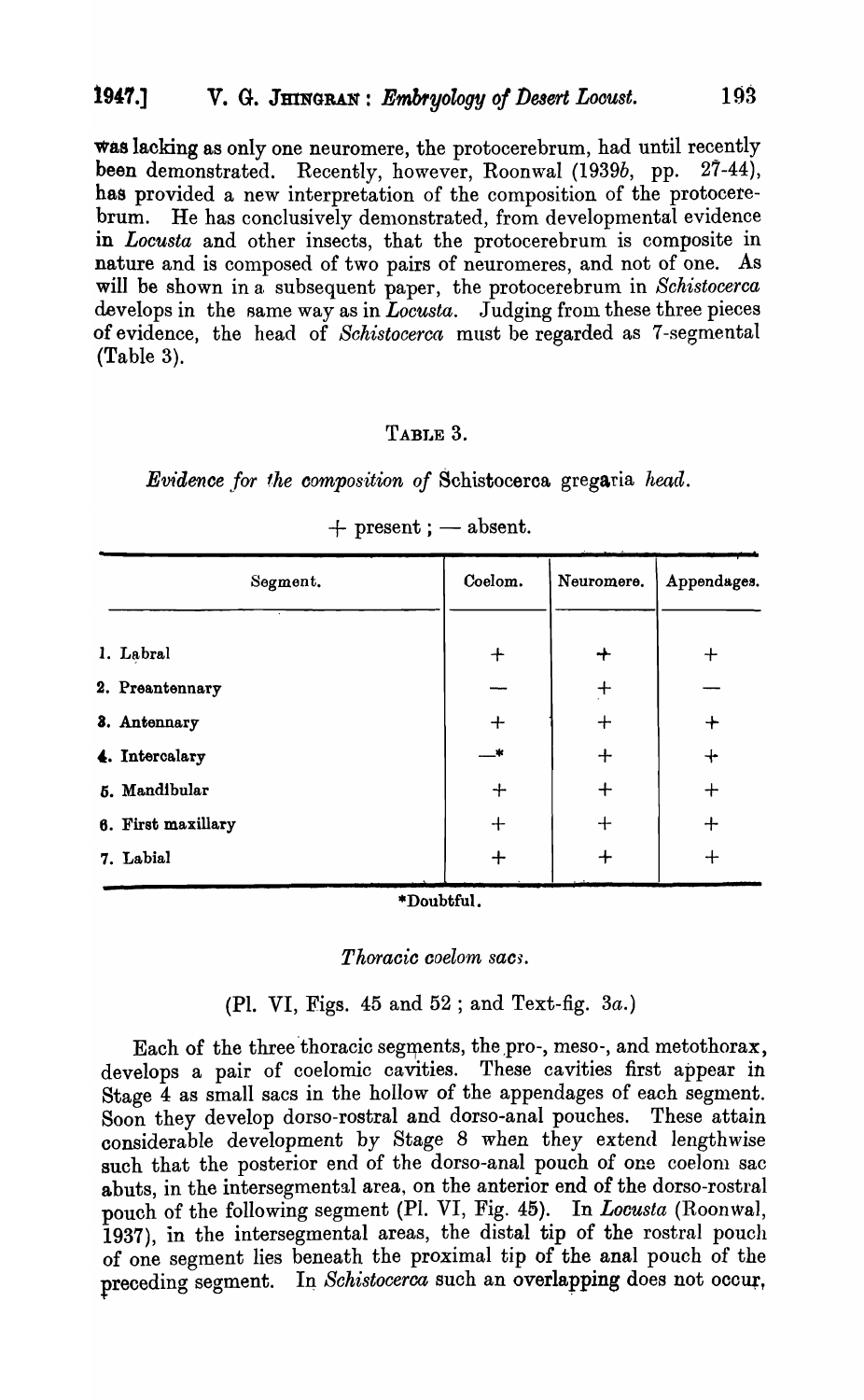When the coelomic cavities first develop in Stage 4, the ventral wall of the mesoderm of each side extends towards the. median line in the intersegmental area. These extensions later, in Stages 7 and 8, unite in tre mid-ventral position and form the median mesoderm or blood cell-lamellae lying immediately above the ectoderm. In the segmental areas this ehange occurs in a later stage.

In Stage 8 a furrow develops at the junction of the dorso-rostra' pouch with the ventral one. It gradually deepens and ultimately separates the two pouches in the same way as in the labial coelom. There thus come to exist in the labial and the three thoraric segments four pairs of dorsal pouches arranged serially, one set on either side of the mid-ventral line (PI. VI, Fig. 45).

In Stage 12 there develops a horizontal partition in the dorsal pouch (in both the rostral and anal divisions) of the coelom, thus dividing this portion into upper and lower chambers. Graber (1888) had already recorded it in *Stenobothrus,* and Roonwal (1937) described it in *Locusta.*  The later author has suggested that this partition is characteristic of the family Acrididae.

## *Abdominal coelom sacs.*

## (PI. V, Fig. 40 ; PI. VI, Figs. 51, 53 and 54 ; and Text-fig. 3.)

Eleven pairs of abdominal ooelomio cavities are developed in *Schistocerca,* one pair in eaoh segment. Their development proceeds from the anterior to the posterior end simultaneously with the differentiation of the respective abdominal segments. By Stage 9 all the abdominal coelom sacs are formed. As in the thorax, the abdominal coelomic cavities are differentiated into dorsal and ventral pouches. The latter are the first to appear and lie in the hollow of the appendages of their respective segmehts. Soon afterwards, dorsal pouches appear which quickly differentiate into dorso-rostral and dorso-anal portions. The dorsal pouches extend lengthwise from one end of the abdomen to the other (Text-fig. 3). Unlike the thoracic coelom sacs, the ventral pouches here do not get out off from the dorsal pouches. The abdominal coelomic ca vities become smaller as we proceed towards the posterior end of the abdomen, the cavities of the eleventh segment being the smallest (PI. VI, Fig. 54). In *Locusta* (Roonwal, 1937) the eleventh abdominal coelom sacs differs from the others; they consist of a pair of long, narrow cavities running dorsally along the proctodaeum. In *Schistocerca* this is not the case and the cavities are essentially similar to the other abdominal sacs, except in being smaller.

It will be seen that the dorsal pouches of the coelom form a continuous chain of cavities from the labium to the posterior tip of the abdomen. Later, with the disappearance of the intervening cellular walls between the dorso-rostral pouch of one coelom sac and the dorso-anal pouch of the preceding sac, these cavities are converted into a pair of mesodermal tubes running from the labium to almost the tip of the last abdominal segment.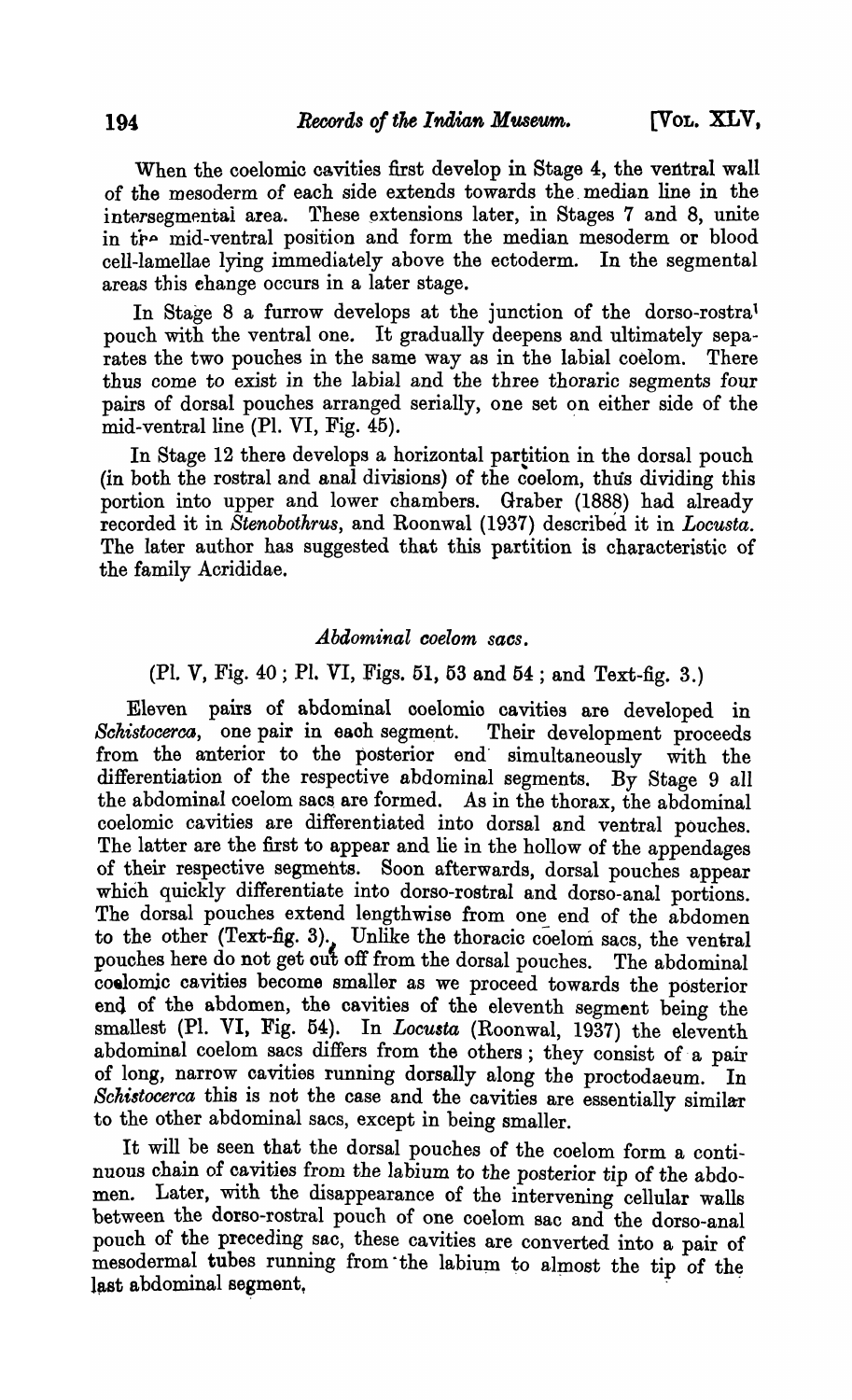## *Segmentation of the Body.*

From developmental evidence, the body of *Schistocerca gregaria* is to be regarded as composed of 21 segments, thus: Cephalic  $7$ , thoracic 3 and abdominal 11. The same has been shown for *Locusta* by Roonwal *(1937, 1939b).* 

The 7-segmental nature of the head has been discussed above. No acron is developed in *Schistocerca*. Snodgrass (1938, p. 94) has suggested a new definition of the acron as meaning " a primarily unsegmented archicephalon corresponding with the annelid prostomium" Such an acron, according to Snodgrass, is represented in the Arthropod embryos by the cephalic lobes bearing the eyes, labrum, preantennae and first antennae. Snodgrass has not brought forward any considerable evidence in favour of this view. To me there appears to be no justification for altering the usually accepted definition of the acron as meaning the unpaired apical part of the Arthropod head lying in front of the first true segment. Such an acron is seen in the embryos of certain insects and Myriapods.

The three thoraoio segments are clear and call for no comment.

The existence of eleven abdominal segments is supported by the presence of a corresponding number of paired coelom sacs, appendages and neuromeres, one set in each segment. The telson, found in some insect embryos, is absent in *Schistocerca*.

## SUMMARY.

1. The external form of the embryos of the Desert Locust, Schisto*eerca gregaria* (Forskal), from the time of the first formation of the germ band until hatching, is described. For convenience, a reference scale of 18 embryonic stages, whose characteristics are described, was made.

2. The first origin and the subsequent medial shifting of the cephalic appendages has been studied. It is shown that this shifting occurs in accordance with Roonwal's Law (1939) of "bi-triangular medial concentration ".

3. Three pairs of thoracic and eleven pairs of abdominal appendages are developed. The first three form the legs, while the majority of the latter are transitory.

4. The formation and early development of the coelom is described. .A new mode of ooelom formation, not hitherto described in inseots, occurs in *Schistocerca.* 

5. In the head the following five pairs of coelom sacs are developed: the labral, antennary, mandibular and first and second maxillary. Intercalary and preantennary coelom sacs are absent. The question of head segmentation is discussed and the *Schistocerca* head shown to be 7segmented.

6. Three pairs of thoracic and eleven pairs of abdominal coelom sacs are developed, one pair to each segment.

7. The suboesophagaeal body arises from the dorsal wall of the mandibular coelom sacs.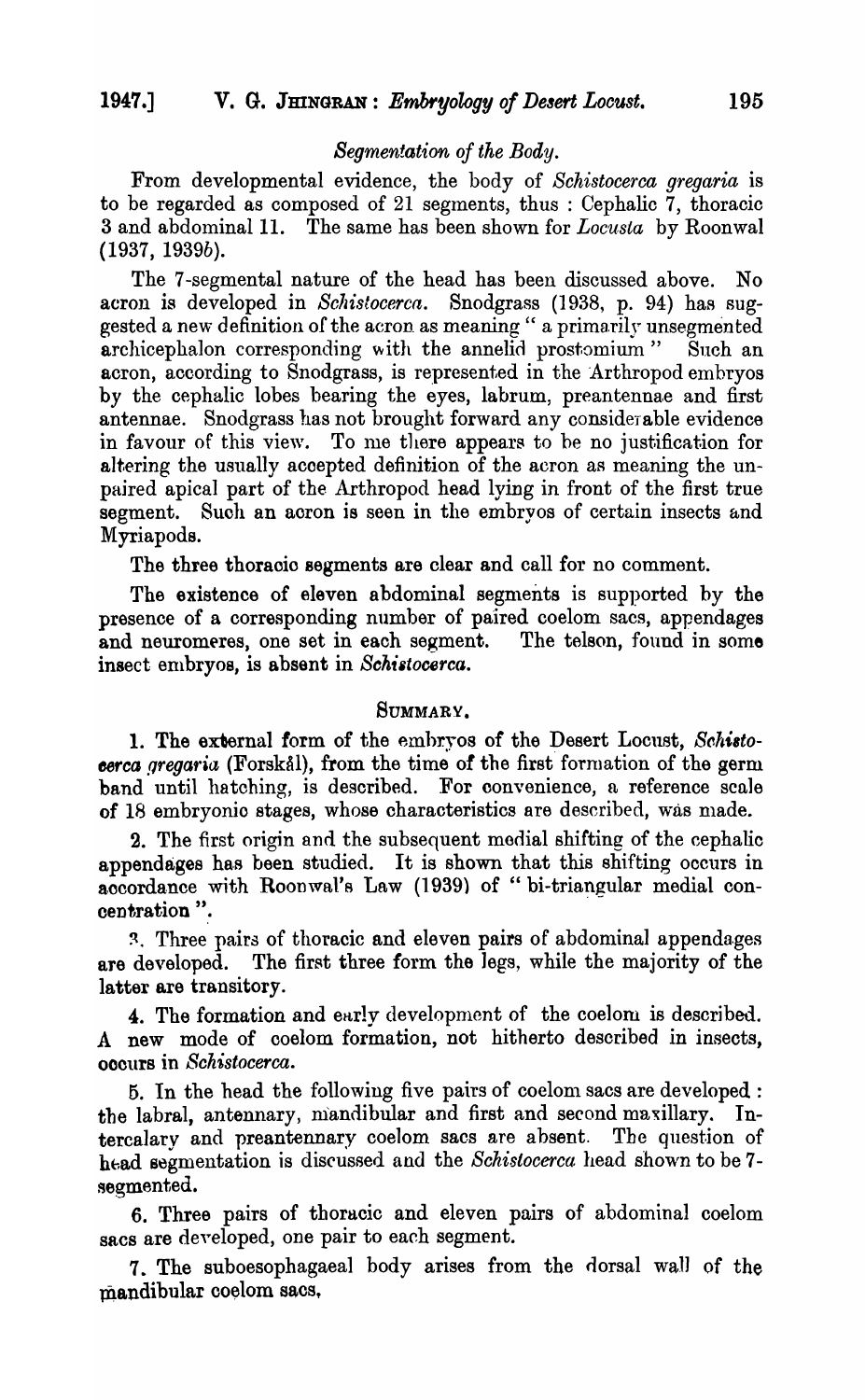8. The body of Schistocerca is regarded as composed of 21 segments --i cephalic, 3 thoracic and 11 ahdominal. Neither the acron not the telson are developed.

REFERENCES.

Andrewartha, H. G. 1941. *See* Steele, H. V.

- Baden,  $V$  1936. Embryology of the nervous system in the grasshopper, Melanoplus differentialis (Acrididae, Orthoptera). J. Morph.  $LX$ , pp. 159-188.
- Eastham, L. E. S. 1930. The embryology of *Pieris rapae.* Organogeny. *Philos. Trans. roy. Soc. London* (B) CCXIX, pp. 1-50.
- Else, F. L. 1934. The developmental anatomy of male genitalia in *Melanoplus differentialis* [Locustidae (Acrididae), Orthoptera]. *J. Morph.* LXV, pp. 577-609.
- Graber, V 1888. Vergleichende Studien iiber die Keimhiillen und Riickbildung der Insekten. *Denkschr.* A *cad. Wiss. Wien* LV, 'pp. -- *1888a.* Dber die Polyp odie der Insektenembryonen. 109-162.
- *Morph. Jahrb.* XIII, pp. 586-613.
	- *1888b.* \_Dber die primare Segmentierung des Keimstreife der Insekten. *Morph. Jahrb.* XIV, pp. 345-386.
- -1890. Vergleichende Studien am Keimstreifen der Insekten. *Denlcschr. Acad. Wiss. Wien* LVII, pp. 622-734. --- 1891. Beitrage zur vergleichenden Embryologie der Insek-
- ten. *Denkschr. Acad. Wiss. Wien* LVIII, pp. 803-866. -- 1891. Beiträge zur vergleichenden Embryologie der Insek-<br>en. *Denkschr. Acad. Wiss. Wien* LVIII, pp. 803-866.<br>-- 1891*a*. Über die embryonale Anlage des Blut- und Fettge-
- webes der Insekten. *Biol. Oentralbl.* XI, pp. 212-224. --- *1891b.* Zur Embryologie der Insekten *(Meloe, Hydrophilus* 
	- und *Gryllotalpa*). Zool. Anz. XIV, pp. 286-291.
- Hanström, B. 1927. Das zentrale und periphere Nervensystem des KopHappens einiger Polychaten. *Z. Morph. Okol. Tiere* VII, pp. 543-596.
- --- 1928. *Vergleichende Anatomie des Nervensystems der wirbellosen. Tiere unte-r Berucksichtigung seiner Funktion. 628*  pp. Berlin.
- -1928z. Die Beziehung zwischen dem Gehirn der Polychiiten und dem der Arthropoden. Z. *Morph. Olcol. Tiere.* XI, pp. 151-160.
	- 1929. Weitere Beiträge zur Kenntnis des Gehirns und der Sinnesorgane der Polychaten. *Z. Morph. Olcol. Tiere* XIII, pp. 329-358.
		- 1930. Dber das Gehirn von *Termops nevadensis* und *Phyllium pulch1'ifolium,* nebst Beitragen zur Phylogenie der Corpora pedunculata der Arthropoden. Z. Morph. Ökol. Tiere XIX, pp. 732-773, .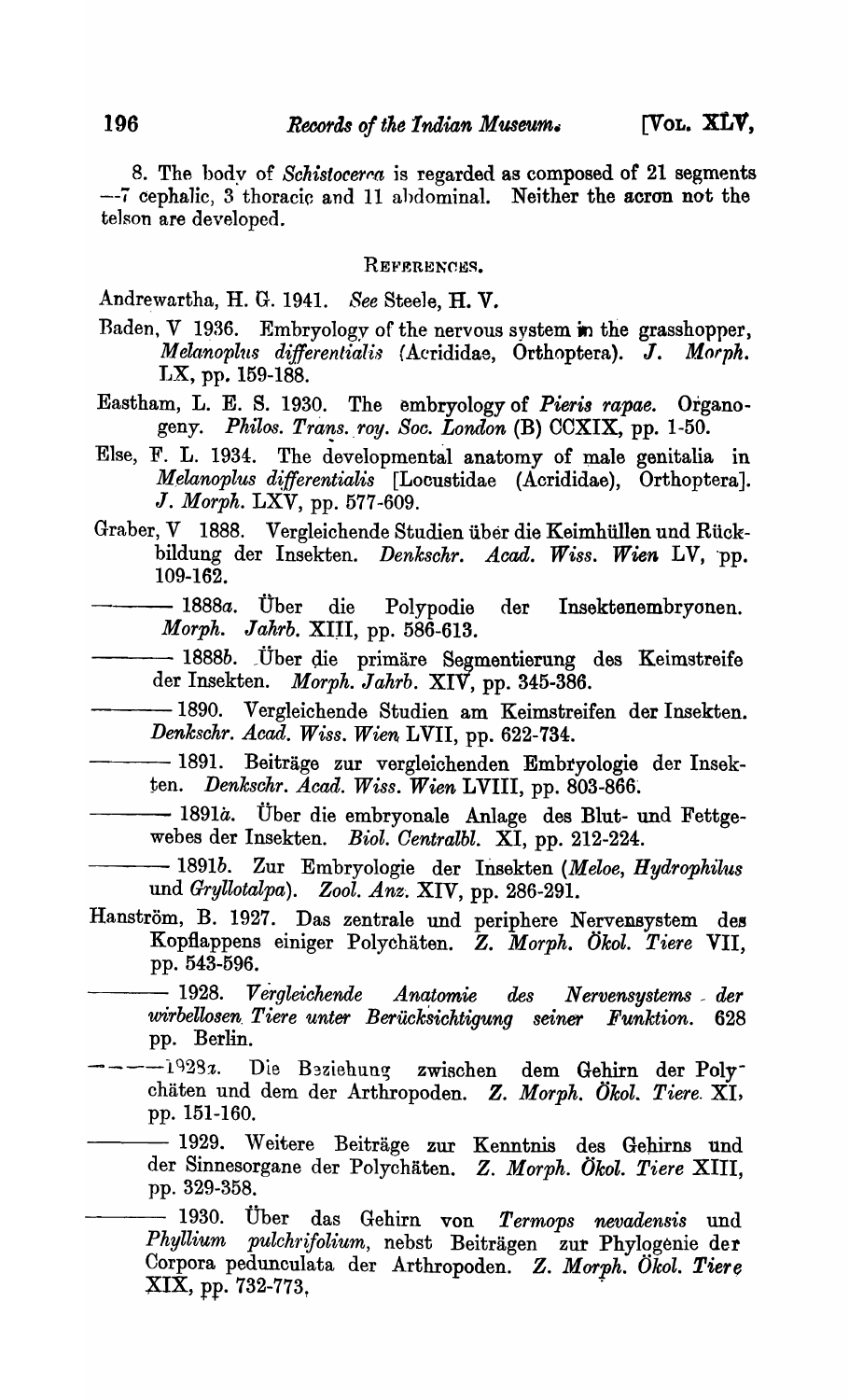Heymons, R. 1892. Die Entwicklung der Cölomsäcke von Phyllod $romia$  (Blatta) germanica. Verhand. deutsch. zool. Gesell., pp. 139-141.

1895. *Die Embryonalentwicklung von Dermapteren una*  Orthopteren, unter besonder Berücksichtigung der Keimblätterbil*dung. Monographisclt bearbeitet.* 136, pp. Jena.

Rirschler, J. 1909. Die Embryonalentwicklung von *Donacia crassipes-*L.. *Z. twiss. Zool.* XCII, pp. 627-744.

**L. Z.** wiss. Zool. XCII, pp. 627-744.<br>
1924-1927. *Embrycgenese der Insekten*. In Schröder's *Handb. d. Ent., Bd. I, Kapital 10, pp. 570-752. Jena.* 

- Holmgren, N. 1916. Zur vergleichenden Anatomie des Gehirns von Polychaeten, Onycophoren, Xiphosuren, Arachniden, Crustaceen, Myriapoden und Insekten. *K ungl. Svenska Vetensk. Akad. Handl.* **LVI** (1), pp. 1-303.
- Husain, M.A. and Roonwal, M. L. 1933. Studies in *Schistocerca gre*garia Forsk. I. The micropyle in *Schistocerca gregaria* and some 'other Acridiidae. *Indian* J. *agric. Sci.* III, pp. 639-645.
- Imms, A. D. 1937. *Recent Advances in Entomology.* (2nd ed.). London.
- Jannone, G. 1940. Studio morfologico, anatomico e istologico del *Dociostaurus rnaroccanus* (Thunb.) nelle sue fasi *transiens congregans, gttegal'ia* e *solitaria.* Terzo contributo. *Boll. Lab. Ent. agraria Portici* IV, pp. 1-443.
- Johannsen, O. A. 1929. Some phases in the embryonic development of *Diacrisia virginica* Fabr. (Lepidoptera). J. Morph. XLVIII, pp. 493-542.
- Johannsen, O. A. and Butt, F. H. 1941. *Embryology of Insects and' Myriapods.* New York and London.
- Mansour, K. 1927. The development of the larval and adult mid-gut 'of *Calandra oryzae* Linn., the rice weevil. *Quart.* J. *micr. Sci.*  LXXI, pp. 313-352.
- Manton, S. M. 1928. On the embryology of a Mysid Crustaeean, *Hemimysis lamornae. Philos. Trans. roy. Soc. London (B)* CCXVI, pp. 363-463.
- Mellanby, H. 1935. The early embryonic development of *Rhodinus grolixus* (Hemiptera, Homoptera). *Quart. J. micr. Sci.* LXXVIII, pp.71-90.

 $-$  1936. The later embryology of *Rhodinus prolixus*. *Quart. J. micr. Sci.* LXXIX, pp. 1-42.

Miller, A. 1939. The egg and early development of the stonefly, *Ptero*narcys proteus Newman (Plecoptera). J. Morph. LXIV, pp. 55fi-609.

--- 1940. Embryonic membranes, yolk cells and morphogenesis of the stonefIy, *Pteronarcys proteus* Newman (Plecoptera,. Pteronarcidae). Ann. ent. Soc. Amer. XXXIII, pp. 437-477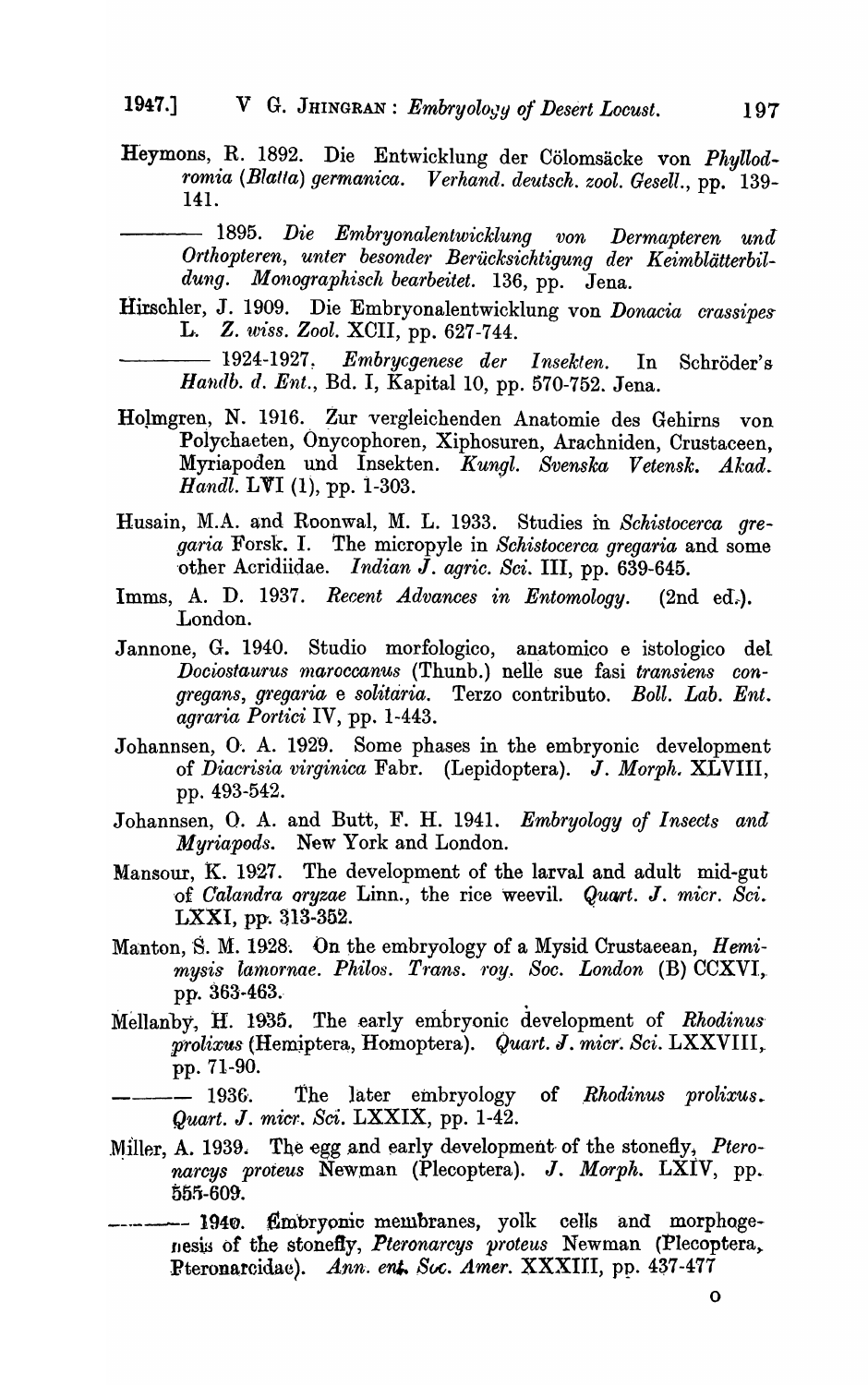Nelsen, O. E. 1931. Life cycle, sex differentiation and testis develop-'ment in *Melanoplus differentialis* (Acridiidae, Orthoptera). J. *Morph.* LI, pp. 467-526.

-1934. The development of the ovary in the grasshopper. *Melanoplus differentialis* (Acridiidae, Orthoptera). J. *Morpk.*  LV, pp. 515-543.

--:---- *1934a.* The segregation of the germ cells in the grasshopper, *Melanoplus dijferentialis* (Acridiidae, Orthoptera). J. *Morph.* LV, pp. 544-575.

Packard, A. S. 1883. The embryological development of the locust. *Third Rept.* U. *S. ent. Oommiss.,* pp. 263-286.

Roonwal, M. L. 1935. Über das Schneiden dotterreicher Eier. Zool. Anz. CX, pp. 17-18.

-1935a. Fate of the embryonic membranes in insects. *Ourr. Sci.* IV) pp. 317-318. [Correction in *Ourr. Sci.* IV, p. 779  $(1936).$ 

 $-1936.$  The growth-changes and structure of the egg of the Mrican Migratory Locust, *Locusta migratoria migratorio ides* R. & F. (Orthoptera, Acrigidae). *Bull. ent. Res.*  XXVII, pp. 1-14.

*1936a.* Studies on the embryology of the Mrican Migratory Locust, *Locusta migratoria migratorioides* R. and F. (Orthoptera, Acrididae). I., The early development, with a new theory of multi-phased gastrulation among insects. *Philos. Trans. roy. Soc. London* (B) CCXXVI, pp. 391-421.

- -1937. Studies on the embryology of the African Migra tory Locust, *Locusta migratoria migratorioides* Reiche and Frm. II. Organogeny. *Philos. Tran\_s. roy. Soc. London* (B) -CCXXVII, pp. 175-244.
- -1939. On a new law of the bi-triangular medial concentration of the cephalic appendages in the Chilopoda and the Insecta. *J. Morph.* LXIV, pp. 1-8.
	- *1939a.* Amplification of the theory of multi-phased gastrulation among insects, and its applicability to some other Arthropods. *Trans. nation. Inst. Sci. India* II, pp. 1-37.
- 1939*b*. Some recent advances in insect embryology, with a complete bibliography of the subject. J. roy. Asiat. Soc. *Bengal (Science)* (N. S.) IV (1938), pp. 17-105.
- 1942. Earliest observation on the swelling of insect eggs after oviposition. A historical note. *Indian* J. *Ent:* IV, pp. 145-151.

 $-1947.$  Variation and structure of the eyes in the Desert Locust, *Schistocerca gregaria* (Forskål). Proc. roy. Soc. London (B) CXXXIV, pp.  $245-272$ , 3 pls.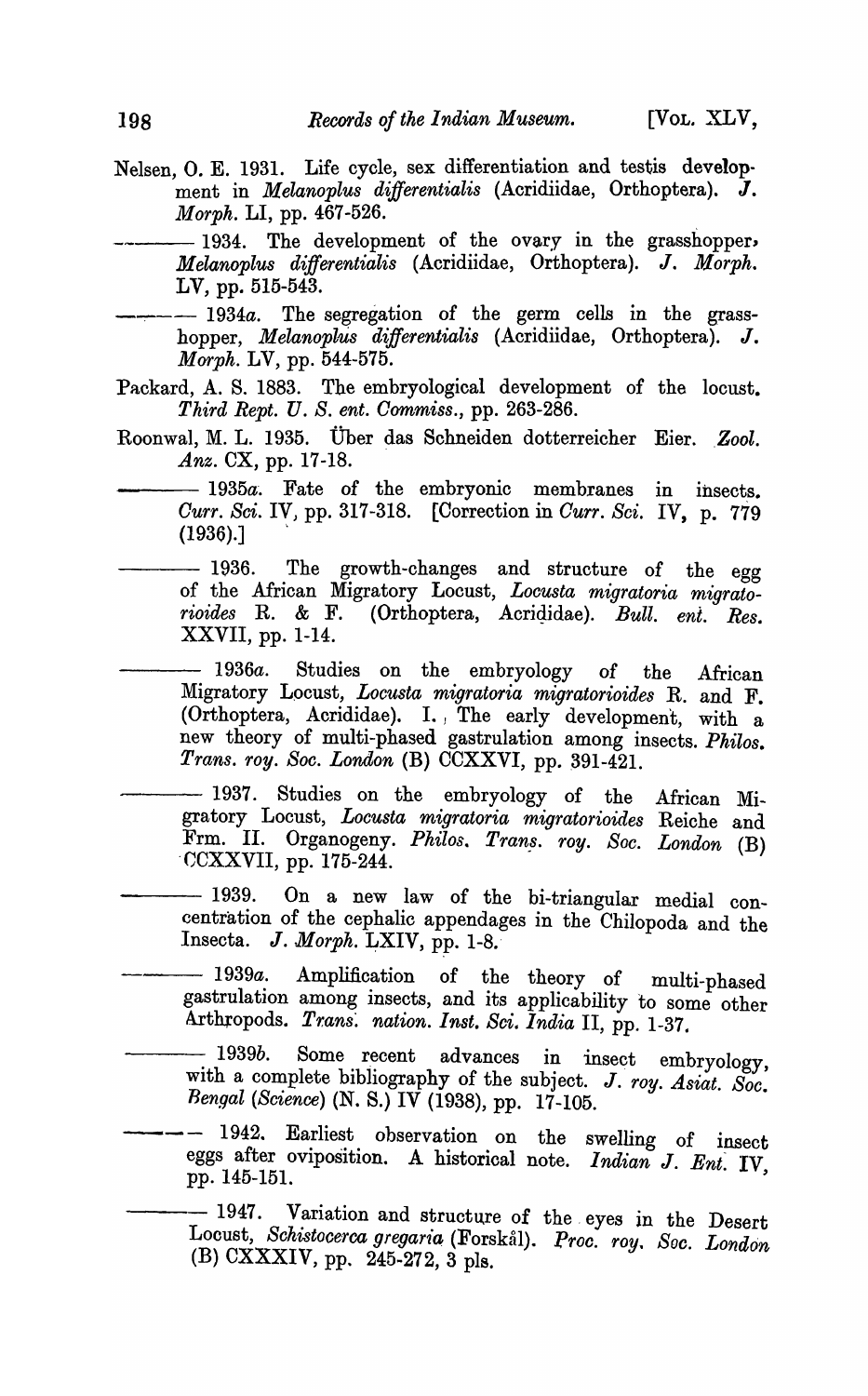- --- 1947a. Studies in intraspecific variation. IV The role of some variations, *e.g.*, eye-stripes, etc., as "population indicators" in the Desert Locust, and their practical importance. Rec. *Indian. Mus. XLV, pp. 167-180.*
- Slifer, E. H. 1931. Insect development. II. Mitotic activity in the grasshopper embryo. J *Morph.* LI, pp. 613-618.
- 1932. Insect development. III. Blastokinesis in the living grasshopper egg. *Biol. Centralbl.* LII, pp. 224-229.
- --- 1932a. Insect development. IV External morphology of the grasshopper embryos of known age and with a known temperature history. J *Morph.* LIII, pp. 1-23.
- -1938. The formation and structure of a special waterabsorbing area in the membrane covering the grasshopper egg. *Quart. J. micr. Sci. LXXX, pp. 437-457*
- Quart. J. micr. Sci. LXXX, pp. 437-457<br>
1938a. A cytological study of the pleuropodia of *Melano*plus differentialis (Orthoptera, Acrididae) which furnishes new evidence that they produce the hatching enzyme. J. *Morph.*  LXIII, pp. 181-205.
- Slifer, E. H. and King, R. L. 1934. Insect development. VII. Early stages in the development of the grasshopper eggs of known age and with a known temperature history. J. Morph. LVI, pp. 593-601.
- 'Snodgrass, R. E. 1935. *Principles of Insect Morphology*. New York.
- 1938. Evolution of the Annelida, Onycophora and Arthropoda-. *Smiths. miscl. Coll.* XCVII, pp. 1-159.
- Rteele, H. V [Mrs. H. G. Andrewartha.] 1941. Some observations on the embryonic development of *Austroicetes cruciata-Sauss.* (Acrirlidae) in the field. *Trans. roy. Soc. S. Australia* LXV, pp. 329- ~S2.
- Rtrindberg, H. 1913. Embryologische Studien an Insekten. Z. . *WbSS. Zool.* CVI, pp. 1-227.
- 1915. Hauptziige der Entwicklungsgeschichte von *Sial'is lutaria. Zool. Anz.* XLVI, pp. 167-185.
- Stuart, R. R. 1935. The development of the mid-intestine in *Melano* $p$ lus differentialis (Acrididae, Orthoptera). *J Morph.* LVIII pp. 419-438.
- Tiegs, O. W and Murray, F. V 1938. The embryonic development of *Calandra oryzae. Quart. J micr. Sci.* LXXX, pp. 159-284.
- Uvarov, B. P. 1928. *Locusts and Grasshoppers.* London.
- Weber, H. 1938. Morphologie und Entwicklungsgeschichte der Arthopoden. *Fortschr. Zool.* (Neue Folge) III, pp. 55-92.
- Wheeler, W. M. 1893. A contribution to insect embryology. J. Morph. VIII, pp. 1-160.